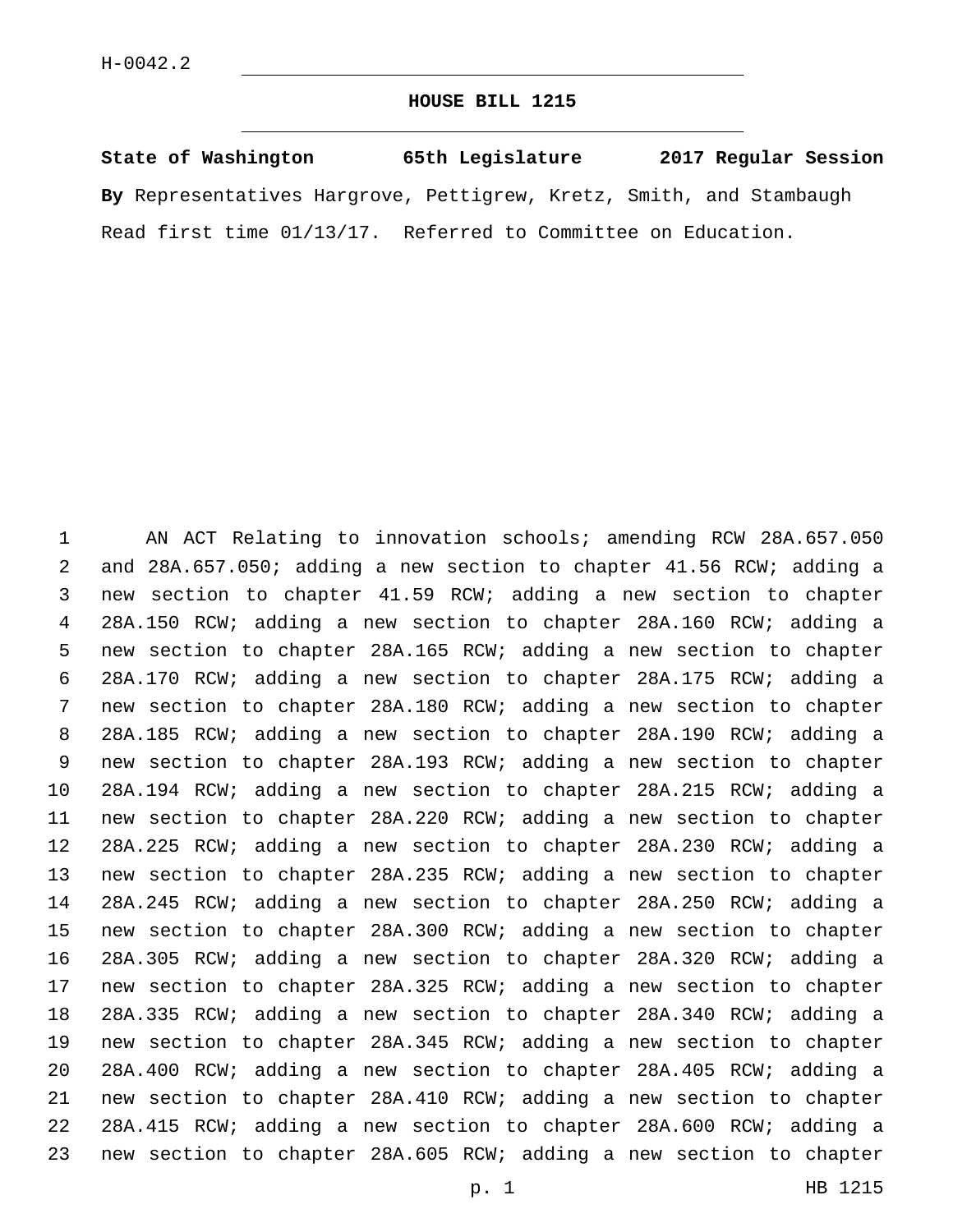28A.620 RCW; adding a new section to chapter 28A.623 RCW; adding a new section to chapter 28A.625 RCW; adding a new section to chapter 28A.630 RCW; adding a new section to chapter 28A.635 RCW; adding a new section to chapter 28A.650 RCW; adding a new section to chapter 28A.655 RCW; adding a new section to chapter 28A.700 RCW; adding a new chapter to Title 28A RCW; creating a new section; providing an 7 effective date; and providing an expiration date.

BE IT ENACTED BY THE LEGISLATURE OF THE STATE OF WASHINGTON:

## **PART I**

## **LOCALLY AUTHORIZED INNOVATION SCHOOLS**

NEW SECTION. **Sec. 101.** (1) The legislature finds that:

 (a) To further the goals of high quality public education throughout the state, school district boards of directors should be granted authority to establish locally authorized innovation schools that grant schools maximum flexibility to meet the needs of students 16 and the communities within which they live; and

 (b) Particularly in schools and communities that are struggling to improve student academic outcomes and close the achievement gap, there is a critical need for innovative models of public education that are tailored to the unique circumstances and needs of the 21 students in those schools and communities.

 (2) Therefore, the legislature intends to create a system for the establishment and operation of locally authorized innovation schools 24 that will:

 (a) Grant school districts and schools greater flexibility to meet the educational needs of a diverse student population;

 (b) Improve educational performance through greater individual 28 school autonomy and managerial flexibility;

 (c) Implement evidence-based practices proven to be effective in reducing demographic disparities in student achievement; and

 (d) Encourage innovation in education by providing local school communities and principals with greater control over decisions related to staffing, personnel selection and evaluation, scheduling, 34 and educational programming.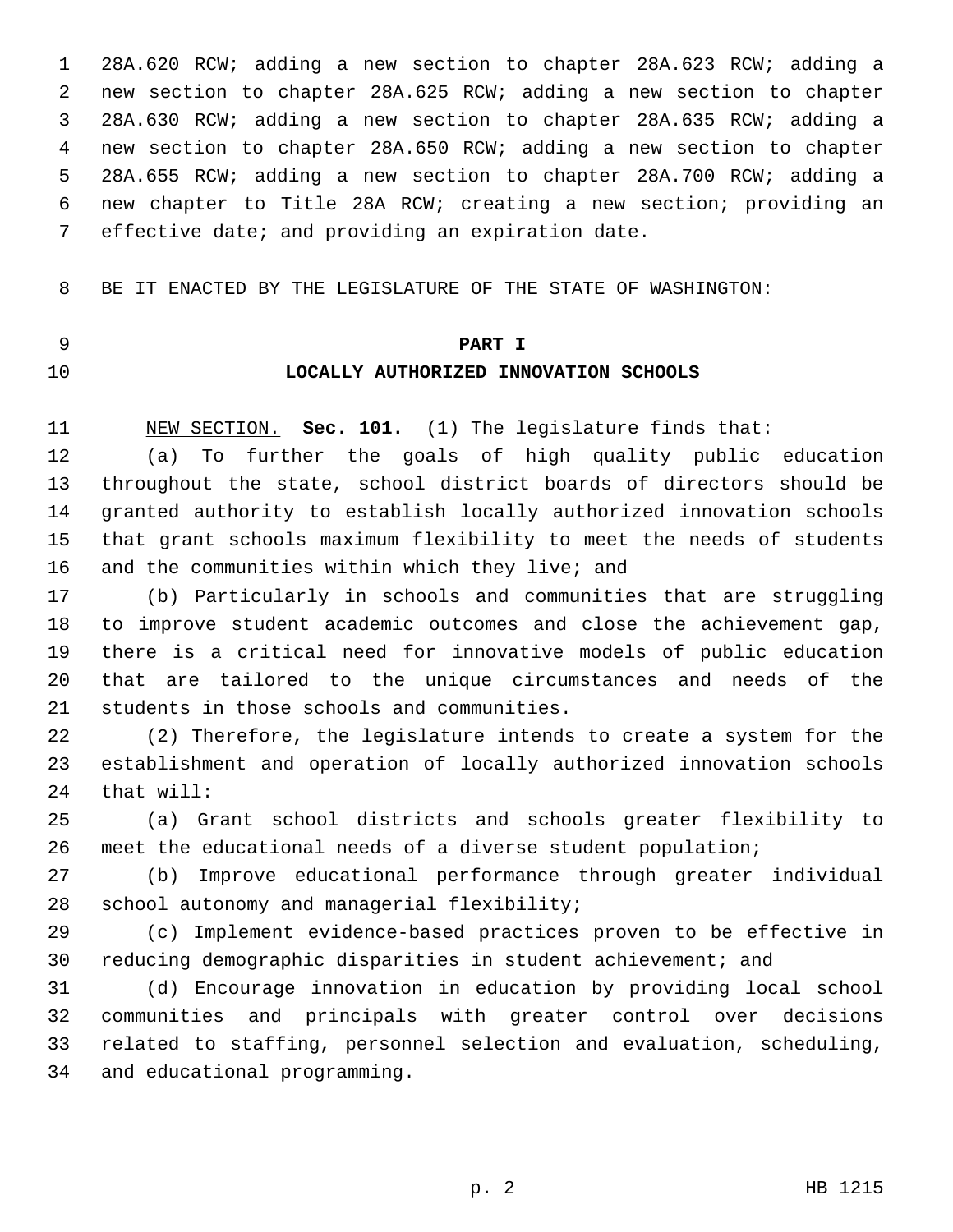NEW SECTION. **Sec. 102.** The definitions in this section apply throughout this chapter unless the context clearly requires otherwise.

 (1) "Innovation school" means a public school that, as provided in this chapter, has been authorized by a school district board of directors in accordance with a plan for the establishment and 7 operation of the innovation school.

 (2) "Innovation zone" or "zone" means two or more innovation schools that, as provided in this chapter, have been authorized by a school district board of directors in accordance with a plan for the establishment and operation of the innovation schools in the zone that was jointly submitted by the participating schools.

 NEW SECTION. **Sec. 103.** Any school district board of directors may authorize one or more innovation schools or innovation zones within the district as provided in this section.

 (1)(a) Any school within a school district may submit to the board of directors a plan as described under section 104 of this act to establish and operate an innovation school. One or more schools that share common interests, such as geographical location or educational focus, or that sequentially serve classes of students as they progress through elementary and secondary grades, may jointly submit to the board of directors a plan to create an innovation zone as described under section 104 of this act to establish and operate an innovation zone. An innovation zone may, but is not required to, include all schools within a school district. An innovation zone may not include schools that are not innovation schools.

 (b) A school district board of directors that receives a plan to establish and operate an innovation school or zone must approve or disapprove the plan within sixty days of its receipt. If the board of directors rejects the plan, the board must provide a written explanation of the reasons for the rejection. The school or group of schools that submitted the plan may resubmit an amended plan any time 33 after a plan is rejected.

 (2) If a school district board of directors approves an innovation school or zone plan that includes a request for a waiver of provisions of school district collective bargaining agreements, the board must enter into negotiations with the appropriate employee organizations, and the employee organizations and the school board 39 must bargain in good faith.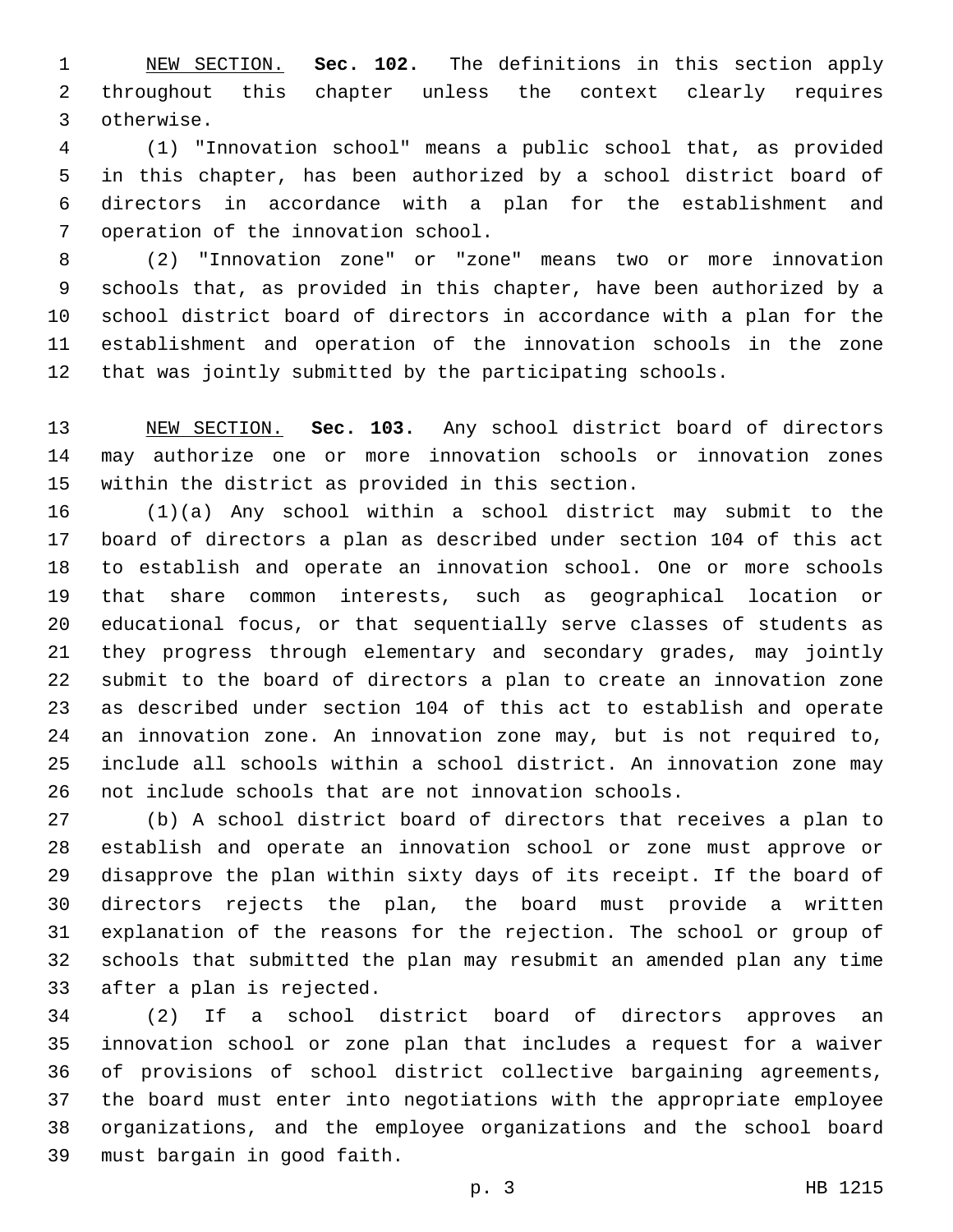(3) Each innovation school or zone authorized under this section must submit an annual report to the school district board of directors on student achievement results in the school or zone and other accomplishments achieved during the prior year. The board of directors must annually forward a copy of the reports to the state 6 board of education.

 (4) Once an innovation school or zone plan has been approved by a school district board of directors, the board must permit the implementation of the plan as approved for a period of at least four years, after which time the board may discontinue implementation of the plan or continue the plan for a period of time specified by the 12 board.

 (5)(a) A plan for the establishment and operation of an innovation school or zone in accordance with this chapter by an innovation school or zone authorized under RCW 28A.630.081 shall take priority over other plans submitted under this section to a school 17 district board of directors.

 (b) An innovation school or zone authorized under RCW 28A.630.081 that has submitted a plan under this section for the establishment and operation of an innovation school or zone may continue to operate as an innovation school or zone under RCW 28A.630.081 through 28A.630.089, as those statutes existed on January 1, 2017, while the submitted plan is under consideration by the applicable school 24 district board of directors.

 (6) An innovation school must operate according to the terms of 26 the plan and the provisions of this chapter.

 NEW SECTION. **Sec. 104.** (1) An innovation school plan must include the following information:

 (a) A statement of why designation as an innovation school would enhance the ability of the school to improve student achievement and 31 close the achievement gap;

 (b) A description of the innovations to be implemented by the school, which may include, but are not limited to: Innovations in school staffing; class scheduling; use of financial and other resources; school-based budgeting; professional development; parent involvement; collaboration and partnership with the community; school-based decision making; and recruitment, employment, assignment, evaluation, and compensation of school employees,

p. 4 HB 1215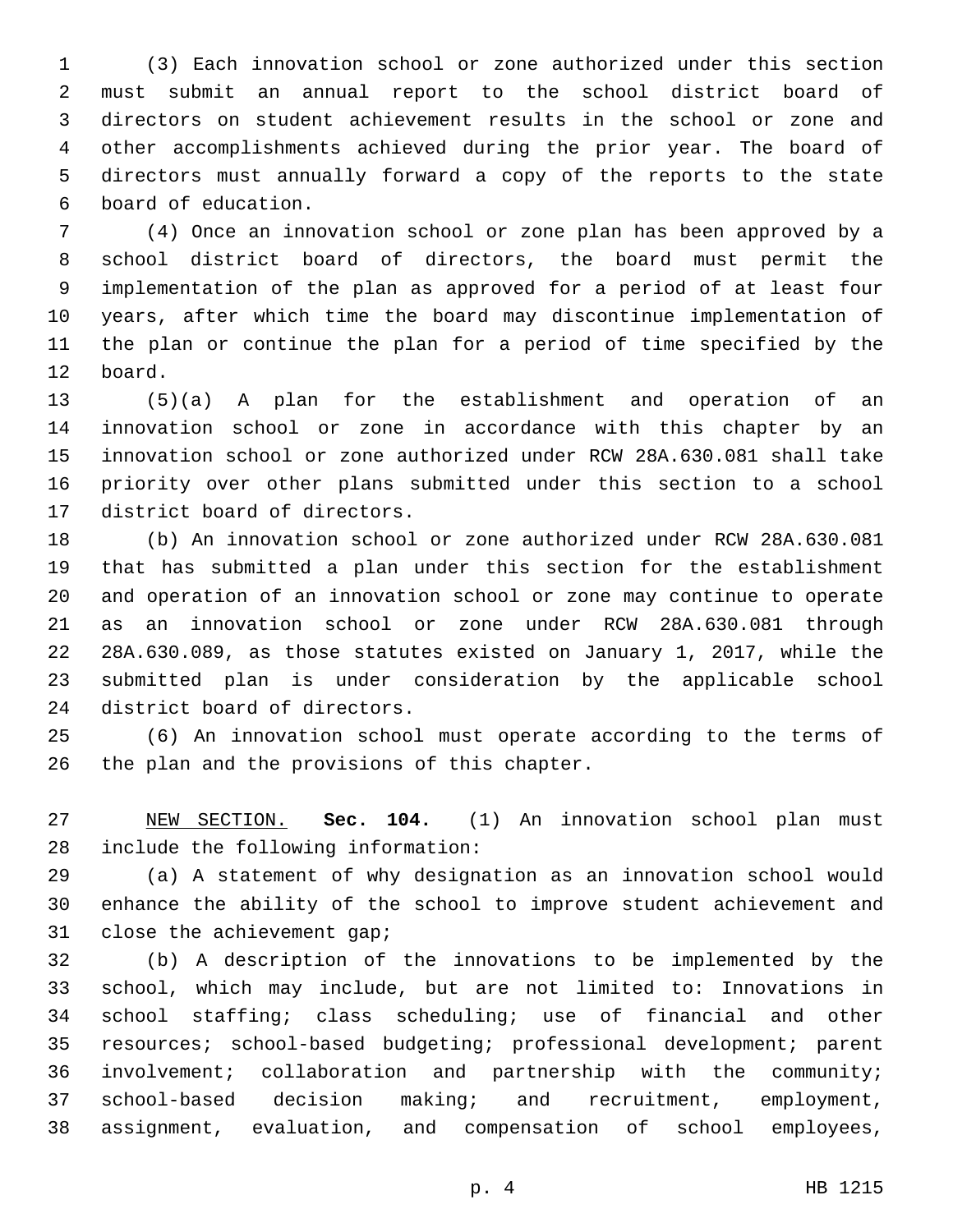including providing financial incentives for performance and 2 excellence;

 (c) A description of the programs, policies, and approaches to providing instruction and services that would be changed to reflect evidence-based practices and other innovations, such as unique learning opportunities for students; curriculum; student promotion and graduation policies; forms of student assessment; the length of school day and school year; programs, services, and strategies specifically intended to close the achievement gap and increase graduation rates across all groups of students; project-based learning; team-teaching; interdisciplinary instruction; provision of special services including for students in special education, highly capable students, and English language learner students; dropout early warning, prevention, intervention, and reengagement; and 15 quidance and counseling services;

 (d) Identification of the improvements in student achievement that the school expects to accomplish in implementing the 18 innovations;

 (e) A statement of support for designation as an innovation school by the students and parents of students enrolled in the 21 school, and by the community surrounding the school;

 (f) A listing of any waivers of school district policies or provisions of school district collective bargaining agreements that are necessary to implement the plan and an explanation of why the 25 waivers are necessary; and

 (g) A listing of any waivers of state laws, rules, or policies that are necessary to implement the plan and an explanation of why 28 the waivers are necessary.

 (2) An innovation zone plan must include all of the information required under subsection (1) of this section, plus the following 31 additional information:

 (a) A description of how innovations in the schools within the zone would be integrated to achieve results that would be less likely to be accomplished by each school working independently as an 35 innovation school; and

 (b) An estimate of any economies of scale that would be achieved by innovations implemented jointly by the schools within the zone.

 (3) A plan submitted to the school district board of directors under this section must be jointly developed by the teachers of the school that is applying to become an innovation school and parents or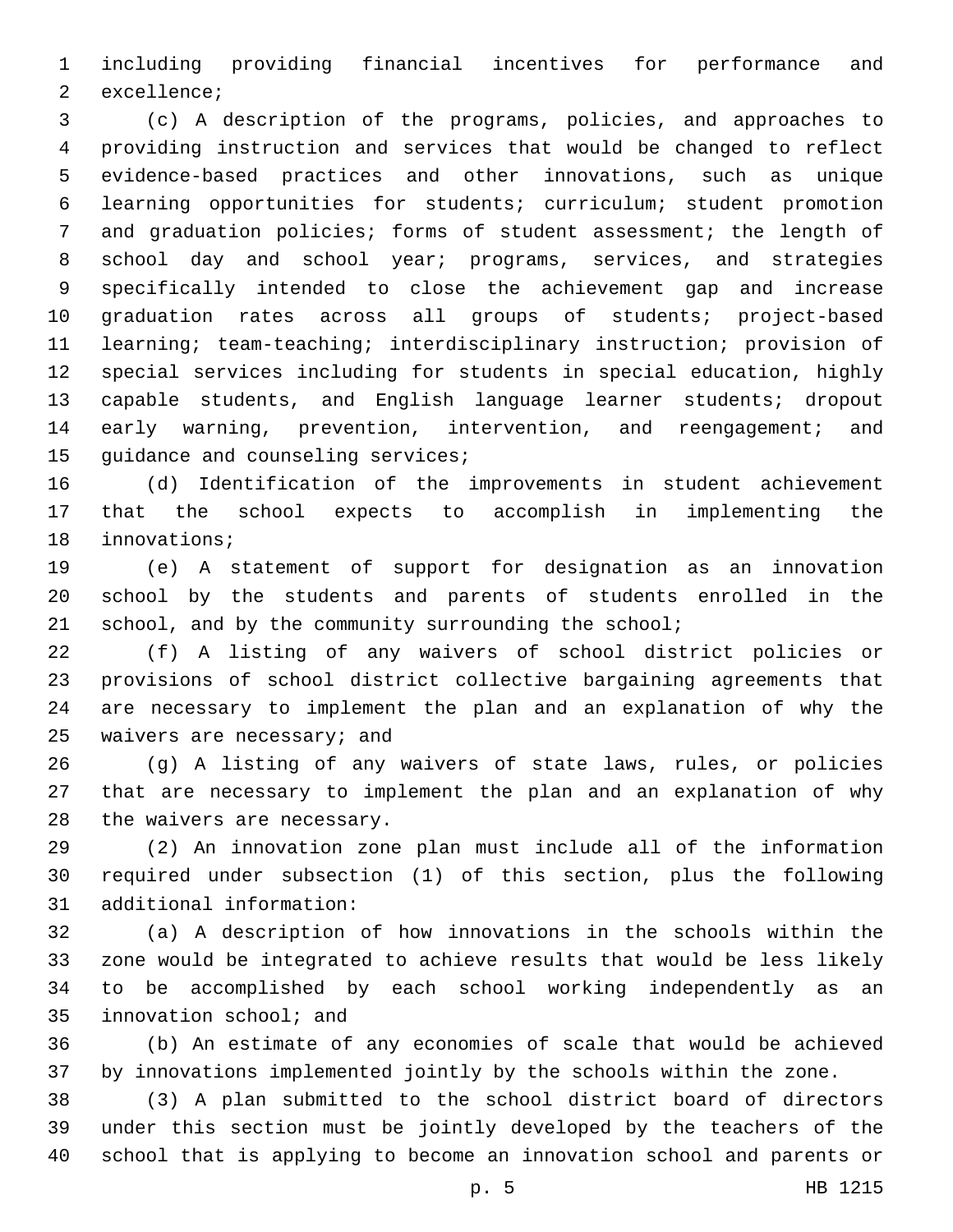guardians of the students at the school. A submitted plan must be approved by a majority of staff assigned to the school or schools participating in the plan, and by the parents or guardians of a majority of the students at the school.4

 NEW SECTION. **Sec. 105.** Innovation school and innovation zone plans must be capable of being implemented without supplemental state funds, but may include requests for supplemental funds from the school district or from the state for specified components of the plan. Each school district board of directors is authorized and encouraged to seek and accept public and private gifts, grants, and donations to offset the costs of developing and implementing innovation school and innovation zone plans.

 NEW SECTION. **Sec. 106.** (1)(a) The superintendent of public instruction, the state board of education, and the professional educator standards board, each within the scope of their statutory authority, must waive the application of policies and procedures of their respective agencies for an innovation school or schools within an innovation zone. The requirements of this subsection apply to the extent the waivers are included in the plan for the innovation school or zone.

 (b) The superintendent of public instruction, the state board of education, and the professional educator standards board may not waive policies and procedures that would jeopardize the receipt of state or federal funds that a school district with an innovation school or zone would otherwise be eligible to receive unless the school district submits a written authorization for the waiver acknowledging that receipt of funds could be jeopardized.

 (2) The superintendent of public instruction, the state board of education, and the professional educator standards board, each within the scope of their statutory authority, must waive the statutory requirements and any related rules of the chapters of law specified under section 107 of this act for an innovation school or schools within an innovation zone. The requirements of this subsection apply to the extent the waivers are included in the innovation school or 35 zone plan.

 (3) A waiver under this section applies only to innovation schools and schools within an innovation zone and only as specified in the innovation school or zone plan. A waiver granted under this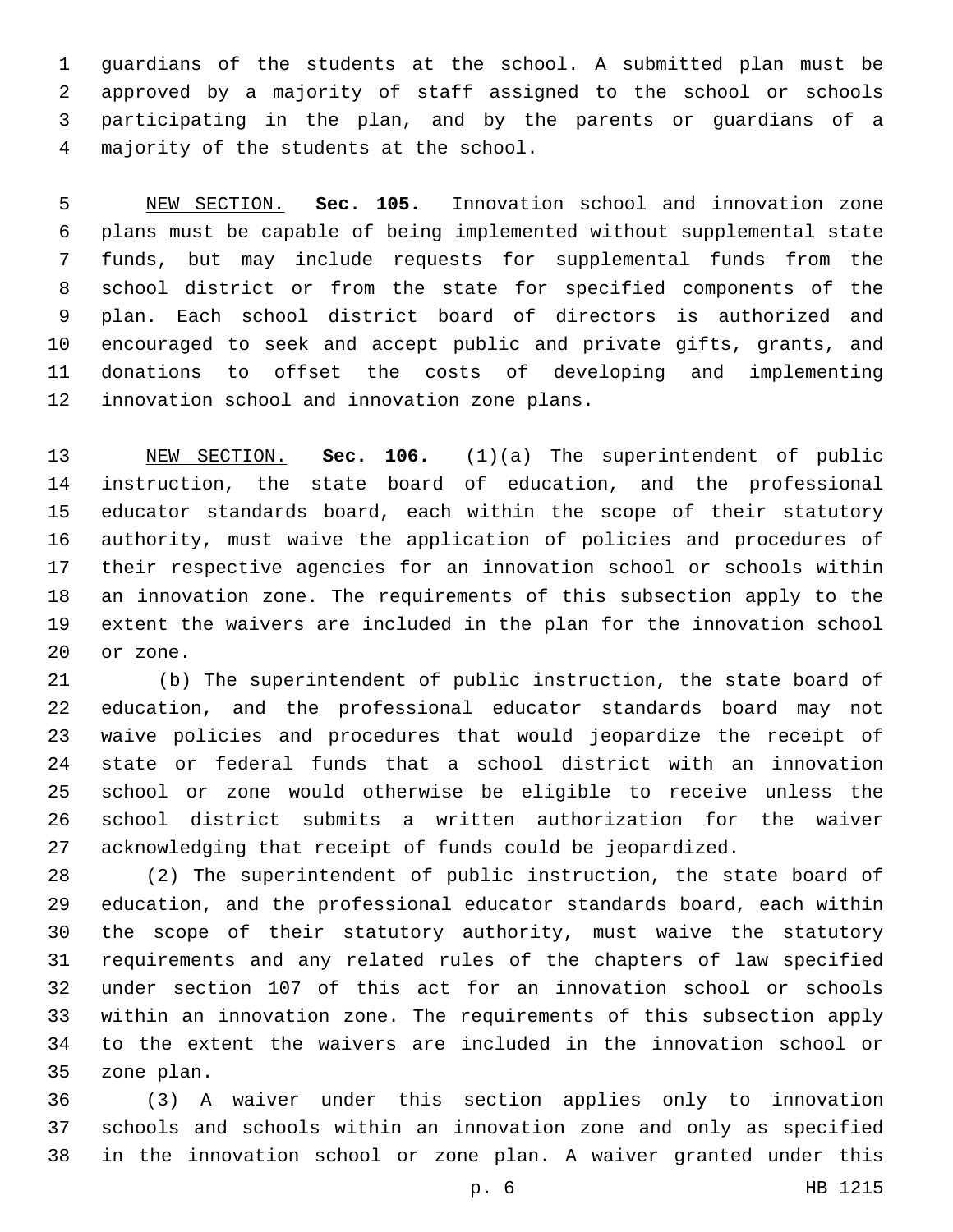section may not exceed the duration of the innovation school or zone 2 designation.

 (4) The superintendent of public instruction, the state board of education, or the professional educator standards board may suspend a waiver granted under this section based on evidence of academic harm to students or findings in financial or program audits.

 NEW SECTION. **Sec. 107.** (1) Except as provided in subsection (2) of this section, the following laws and related rules are subject to waiver under section 106 of this act: 10 (a) Chapter 28A.150 RCW, general provisions; (b) Chapter 28A.160 RCW, student transportation; (c) Chapter 28A.165 RCW, learning assistance program; (d) Chapter 28A.170 RCW, substance abuse awareness program; (e) Chapter 28A.175 RCW, dropout prevention, intervention, and 15 retrieval system; (f) Chapter 28A.180 RCW, transitional bilingual instructional 17 program; (g) Chapter 28A.185 RCW, highly capable students; (h) Chapter 28A.190 RCW, residential education programs; (i) Chapter 28A.193 RCW, education programs for juvenile inmates; (j) Chapter 28A.194 RCW, education programs for juveniles in 22 adult jails; (k) Chapter 28A.215 RCW, early childhood, preschools, before-and-24 after school care; 25 (1) Chapter 28A.220 RCW, traffic safety; (m) Chapter 28A.225 RCW, compulsory school attendance and 27 admission; (n) Chapter 28A.230 RCW, compulsory course work and activities; (o) Chapter 28A.235 RCW, food services;29 30 (p) Chapter 28A.245 RCW, skill centers; (q) Chapter 28A.250 RCW, online learning; (r) Chapter 28A.300 RCW, superintendent of public instruction; (s) Chapter 28A.305 RCW, state board of education; (t) Chapter 28A.320 RCW, provisions applicable to all districts; (u) Chapter 28A.325 RCW, associated student bodies; (v) Chapter 28A.335 RCW, school districts' property; (w) Chapter 28A.340 RCW, small high school cooperative projects; (x) Chapter 28A.345 RCW, Washington state school directors' 39 association;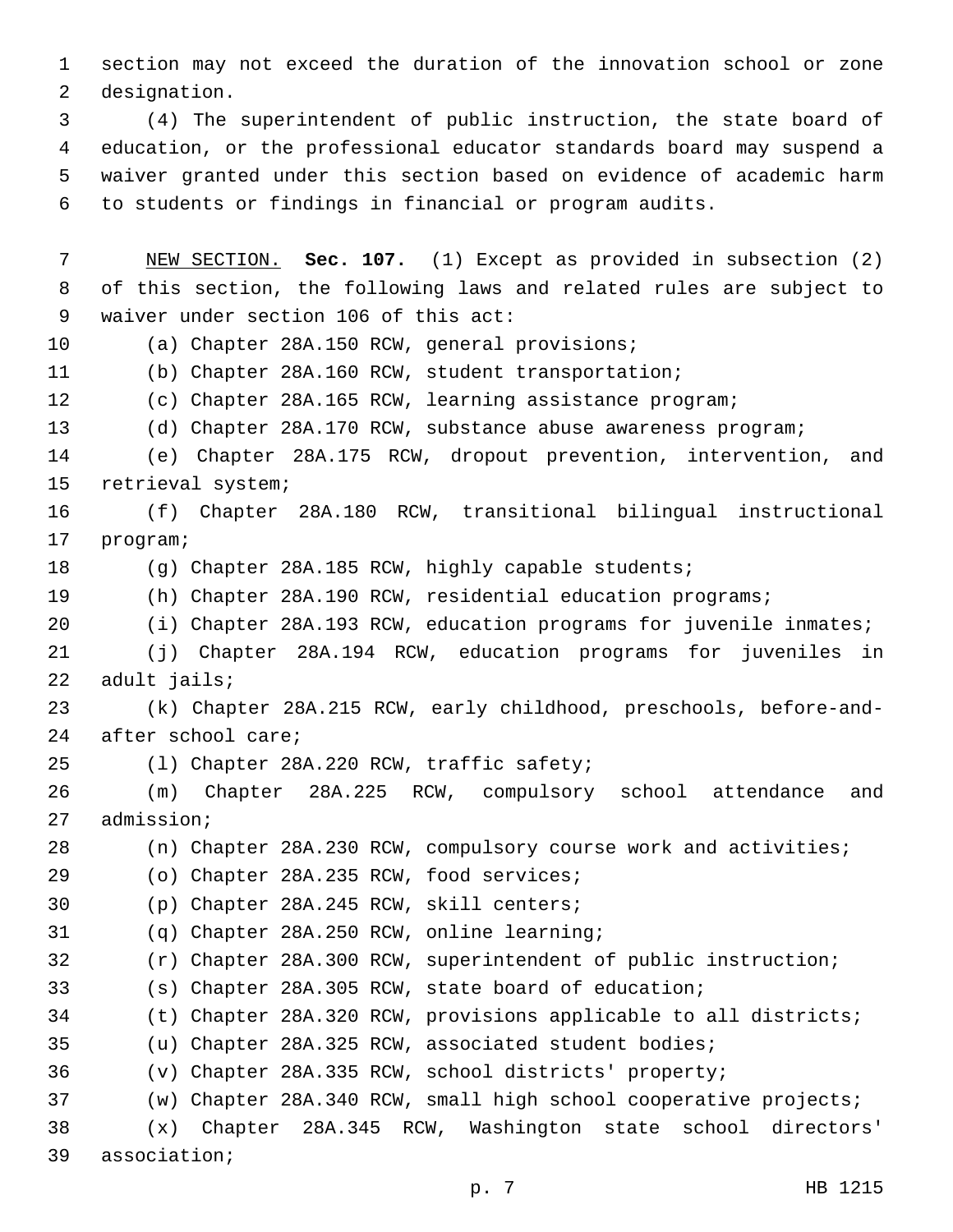1 (y) Chapter 28A.400 RCW, employees; (z) Chapter 28A.405 RCW, certificated employees; (aa) Chapter 28A.410 RCW, certification;3 (bb) Chapter 28A.415 RCW, institutes, workshops, and training; 5 (cc) Chapter 28A.600 RCW, students; (dd) Chapter 28A.605 RCW, parent access;6 (ee) Chapter 28A.620 RCW, community education programs; 8 (ff) Chapter 28A.623 RCW, meal programs; 9 (gg) Chapter 28A.625 RCW, awards; (hh) Chapter 28A.630 RCW, temporary provisions—special projects; (ii) Chapter 28A.635 RCW, offenses relating to school property 12 and personnel; 13 (jj) Chapter 28A.650 RCW, education technology; (kk) Chapter 28A.655 RCW, academic achievement and 15 accountability; and (ll) Chapter 28A.700 RCW, secondary career and technical 17 education. (2) The following may not be waived under section 106 of this 19 act: (a) Laws and regulations applicable to school districts pertaining to health, safety, civil rights, privacy, and 22 nondiscrimination; (b) Laws and rules associated with determining disbursements of state funds, including capital funds, through state funding formulas; (c) Laws and regulations pertaining to school district budgeting 26 and accounting and bonded indebtedness; (d) Laws and regulations pertaining to the statewide assessment and school and district accountability system to the extent that the provisions are required by federal laws or regulations; (e) Laws regarding financial examinations and audits as determined by the state auditor and the office of the superintendent of public instruction, including audits for legal and fiscal 33 compliance; (f) Laws pertaining to the election of school district boards of directors and to the organization and reorganization of school 36 districts; (g) Requirements pertaining to the employment of certificated instructional staff as specified in RCW 28A.410.025. Innovation schools, however, may hire noncertificated instructional staff of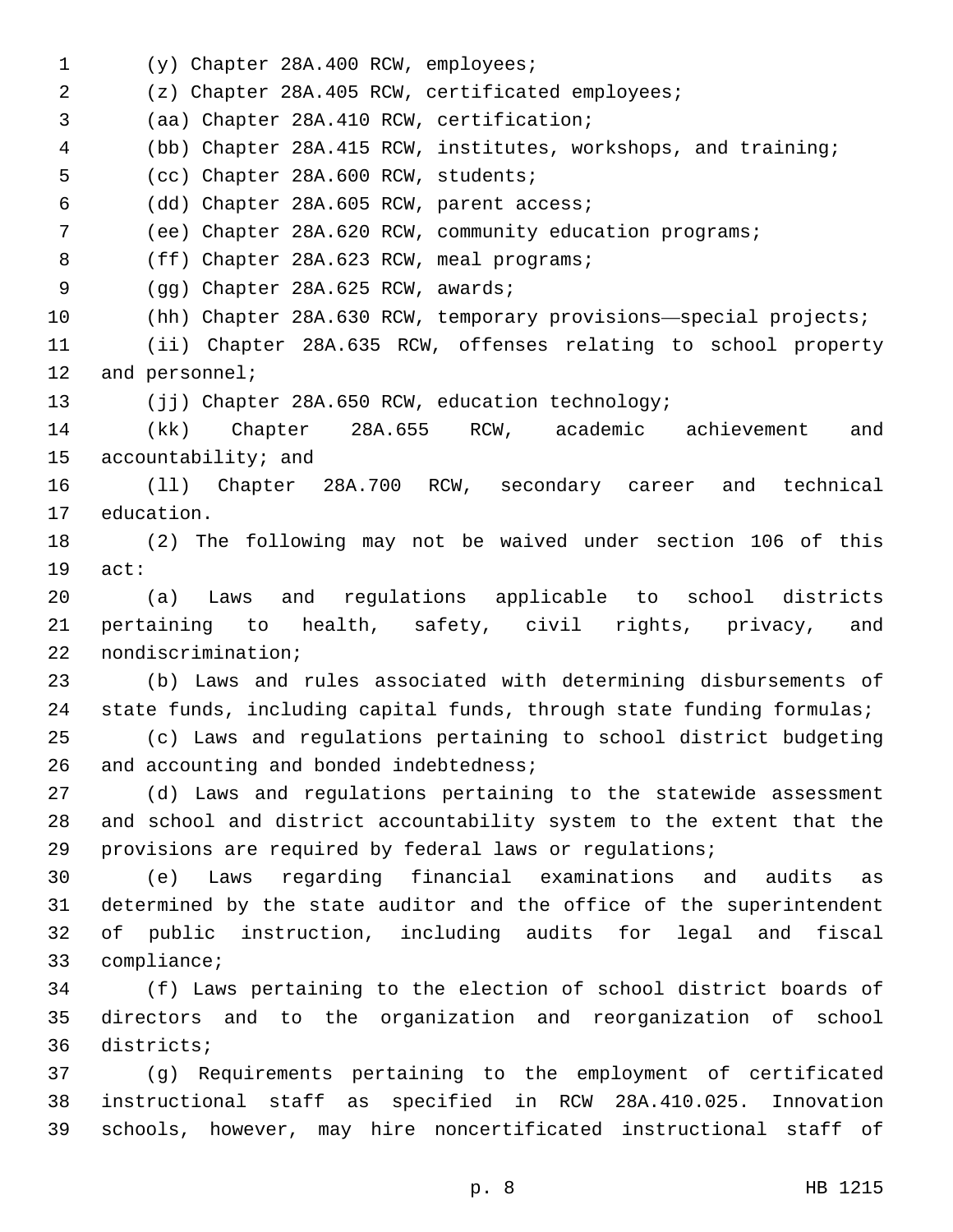unusual competence and in exceptional cases as specified in RCW 2 28A.150.203(7); and

 (h) Employee background and record check requirements under RCW 28A.400.301 and 28A.400.303 and mandatory termination for crimes against children under RCW 28A.400.320 through 28A.400.330.

 (3) By August 1, 2017, the office of the superintendent of public instruction, the professional educator standards board, and the state board of education shall jointly publish a list of each of the statutes under this title and administrative rules adopted under those statutes that may be waived under this section. The list must 11 be updated by August 1st of each year thereafter.

 NEW SECTION. **Sec. 108.** (1) The office of the superintendent of public instruction must annually forward to the legislature any supplemental state funding requests contained in the plans of innovation schools or zones.

 (2) The supplemental funding requests under this section must be submitted by the superintendent of public instruction as a single decision package, to be considered as a whole by the legislature and not by individual request for each innovation school or zone.

 (3) If funding is appropriated to implement innovation school or zone plans in an amount less than the full request, the office of the superintendent of public instruction must apportion the appropriated funds among the school districts with innovation schools and zones based on a pro rata share of the amount of the appropriation compared 25 to the amount of the request.

 NEW SECTION. **Sec. 109.** (1) A school district with an innovation school or zone must permit, but not require, employees assigned to an innovation school or a school within an innovation zone who are part of a bargaining unit and subject to a collective bargaining agreement to, by simple majority, elect to be removed from collective bargaining units and collective bargaining agreements as provided under sections 203 and 204 of this act.

 (2) If the majority of the employees assigned to a school within an innovation zone who are eligible to participate in the election do not elect to be removed from the collective bargaining unit and collective bargaining agreements, the school district board of directors may revise the zone plan to remove that school from the 38 plan.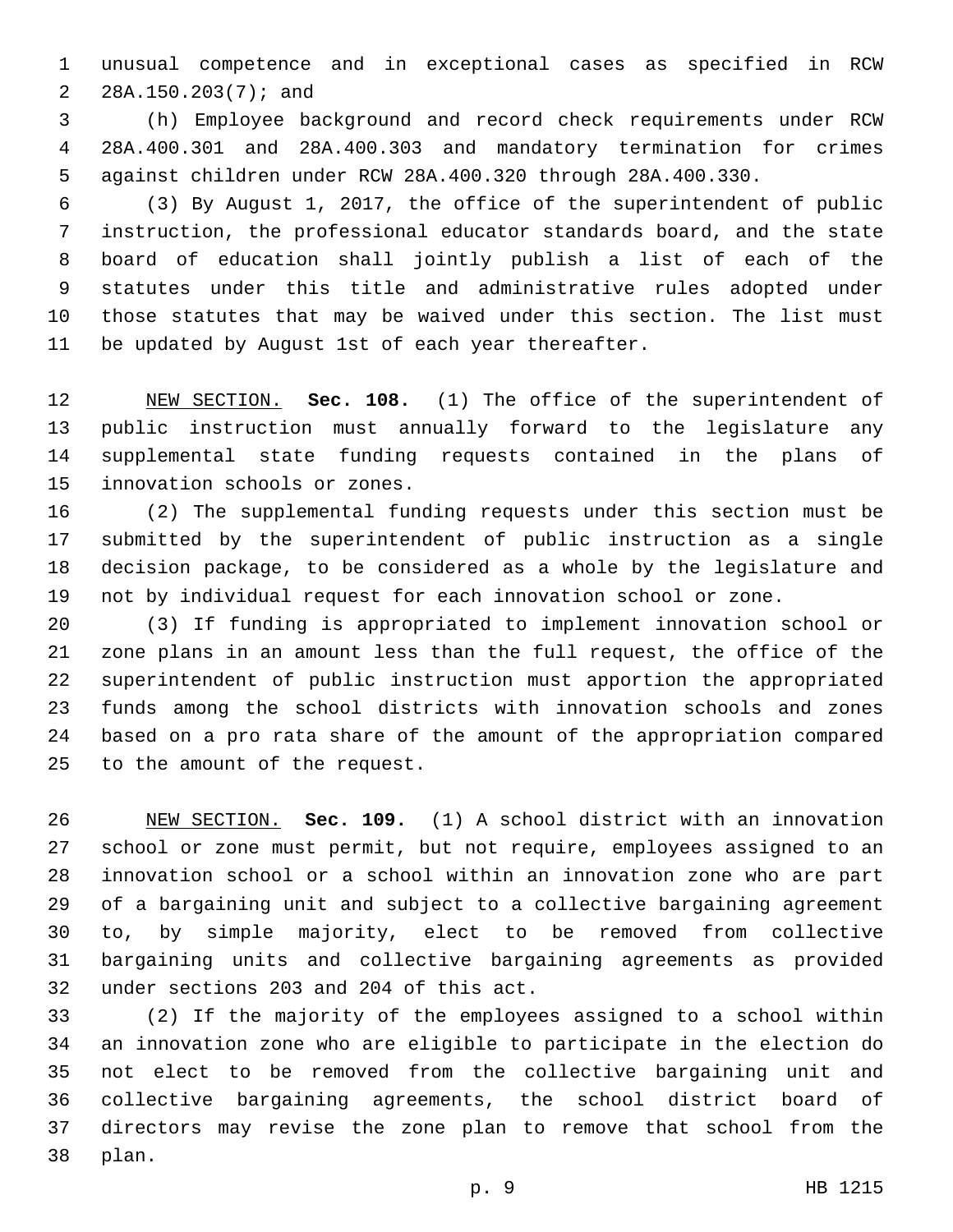(3) Any employee who is assigned to an innovation school or a school within an innovation zone may request a transfer to another school within the school district. The superintendent and school district board of directors must make every reasonable effort to 5 accommodate the employee's request for a transfer.

 NEW SECTION. **Sec. 110.** The office of the superintendent of public instruction must provide information about the provisions of this chapter to all schools and school districts in the state and, within available funds, offer advice and technical assistance at the request of schools, school districts, and school district boards of directors in the development and implementation of locally authorized innovation school and zone plans.

#### **PART II**

# **IMPLEMENTATION, INCLUDING COLLECTIVE BARGAINING PROVISIONS, APPLICABLE REQUIREMENTS, AND WAIVERS**

 **Sec. 201.** RCW 28A.657.050 and 2013 c 159 s 5 are each amended to 17 read as follows:

 (1)(a) The local district superintendent and local school board of a school district designated as a required action district must submit a required action plan to the state board of education for approval. Unless otherwise required by subsection (3) of this section, the plan must be submitted under a schedule as required by the state board. A required action plan must be developed in collaboration with administrators, teachers, and other staff, parents, unions representing any employees within the district, students, and other representatives of the local community.

 (b) The superintendent of public instruction shall provide a district with assistance in developing its plan if requested, and shall develop and publish guidelines for the development of required action plans. The superintendent of public instruction, in consultation with the state board of education, shall also publish a list of research and evidence-based school improvement models, consistent with turnaround principles, that are approved for use in 34 required action plans.

 (c) The school board must conduct a public hearing to allow for comment on a proposed required action plan. The local school district shall submit the plan first to the office of the superintendent of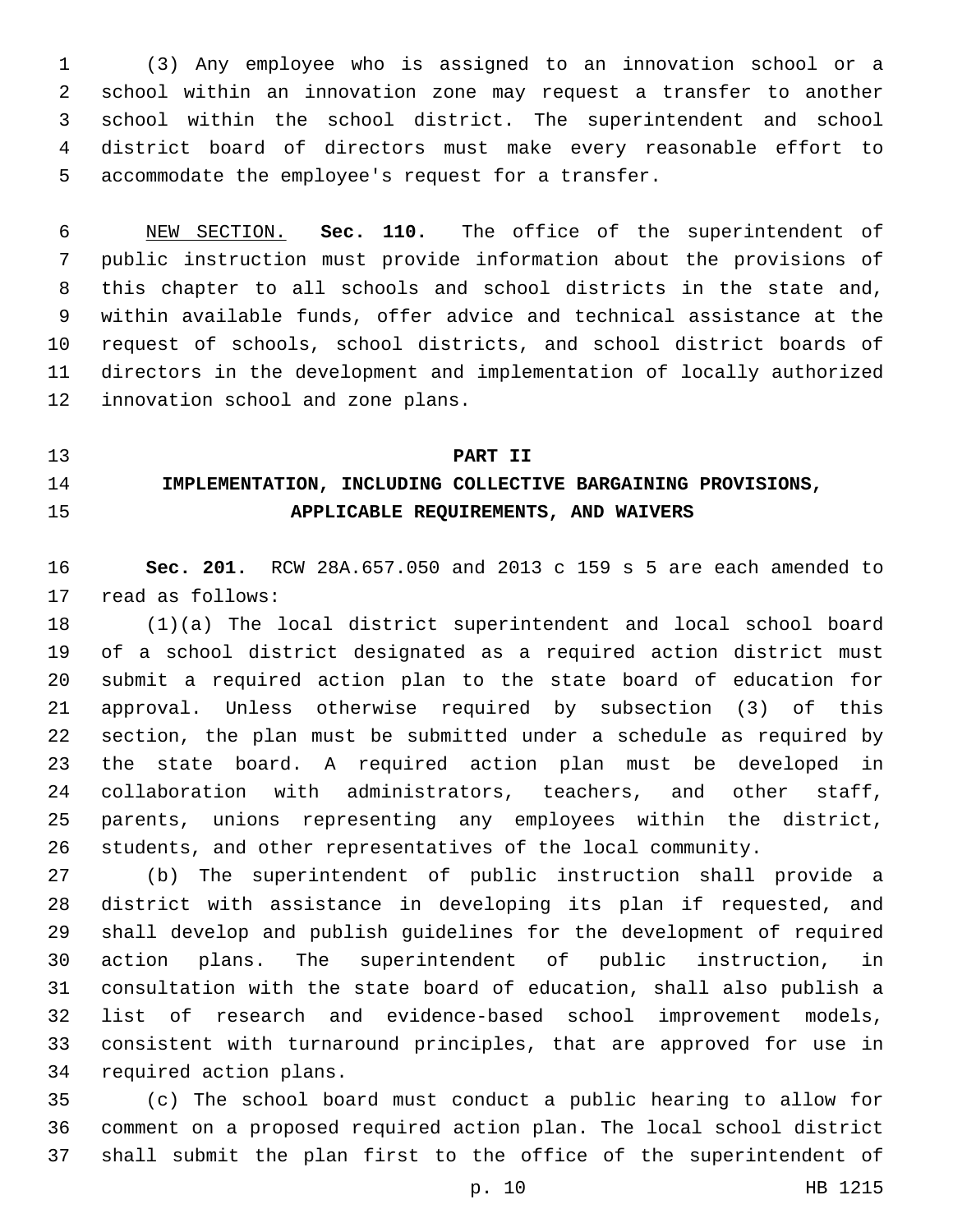public instruction to review and approve that the plan is consistent with federal and state guidelines, as applicable. After the office of the superintendent of public instruction has approved that the plan is consistent with federal and state guidelines, the local school district must submit its required action plan to the state board of 6 education for approval.

(2) A required action plan must include all of the following:

 (a) Implementation of an approved school improvement model required for the receipt of federal or state funds for school improvement for those persistently lowest-achieving schools that the district will be focusing on for required action. The approved school improvement model selected must address the concerns raised in the academic performance audit and be intended to improve student performance to allow a school district to be removed from the list of districts designated as a required action district by the state board of education within three years of implementation of the plan. The required action plan for districts with multiple persistently lowest- achieving schools must include separate plans for each school as well as a plan for how the school district will support the schools 20 collectively;

 (b) Submission of an application for federal or state funds for school improvement to the superintendent of public instruction;

 (c) A budget that provides for adequate resources to implement 24 the model selected and any other requirements of the plan;

 (d) A description of the changes in the district's or school's existing policies, structures, agreements, processes, and practices that are intended to attain significant achievement gains for all students enrolled in the school and how the district intends to address the findings of the academic performance audit; and

 (e) Identification of the measures that the school district will use in assessing student achievement at a school identified as a persistently lowest-achieving school, which include closing the educational opportunity gap, improving mathematics and reading or English language arts student achievement, and improving graduation rates as defined by the office of the superintendent of public instruction that enable the school to no longer be identified as a 37 persistently lowest-achieving school.

 (3)(a) For any district designated for required action, the parties to any collective bargaining agreement negotiated, renewed, or extended under chapter 41.59 or 41.56 RCW after June 10, 2010,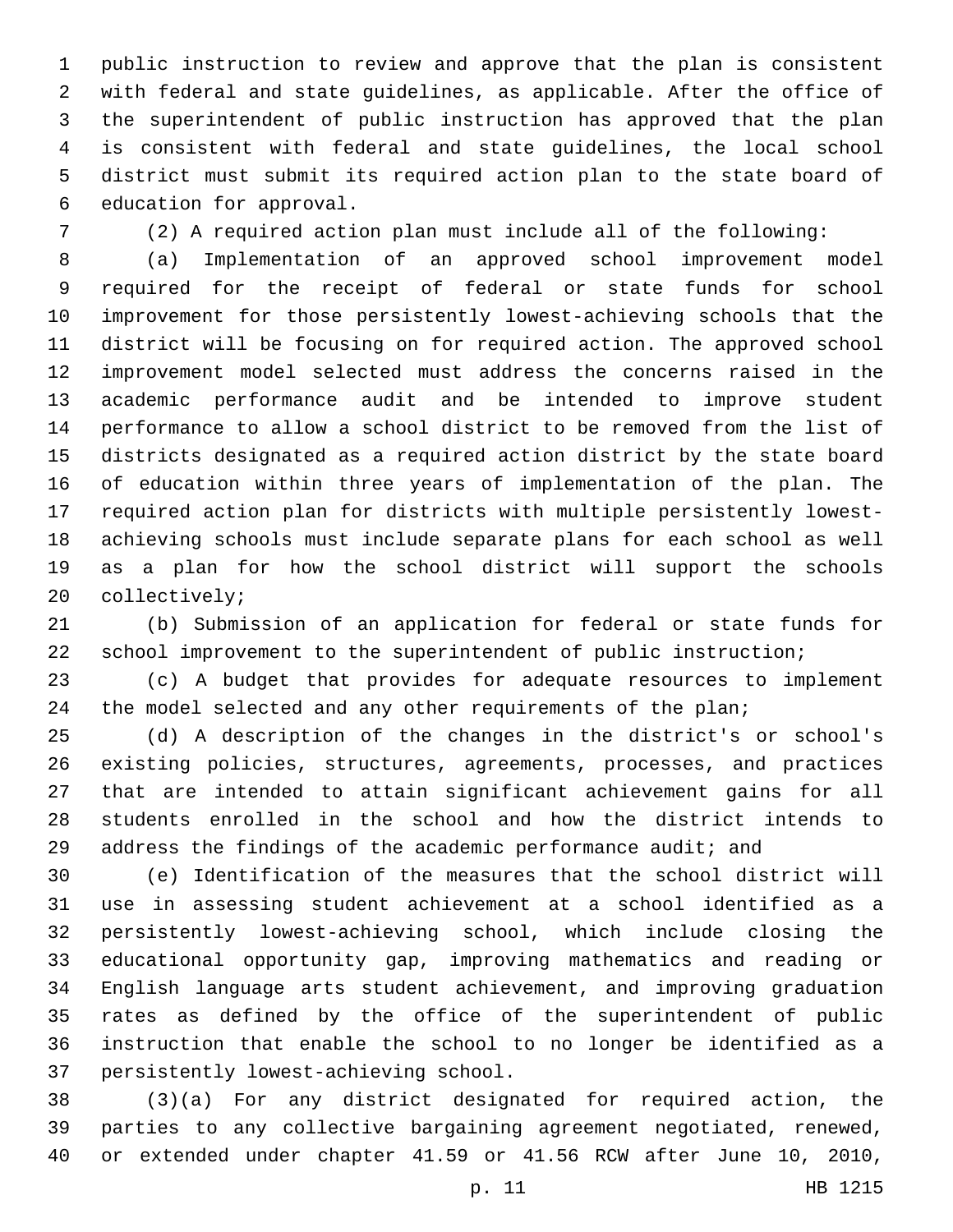must reopen the agreement, or negotiate an addendum, if needed, to make changes to terms and conditions of employment that are necessary to implement a required action plan. For any district applying to participate in a collaborative schools for innovation and success pilot project under RCW 28A.630.104, the parties to any collective bargaining agreement negotiated, renewed, or extended under chapter 41.59 or 41.56 RCW after June 7, 2012, must reopen the agreement, or negotiate an addendum, if needed, to make changes to terms and conditions of employment that are necessary to implement an 10 innovation and success plan.

 (b) If the school district and the employee organizations are unable to agree on the terms of an addendum or modification to an existing collective bargaining agreement, the parties, including all labor organizations affected under the required action plan, shall request the public employment relations commission to, and the commission shall, appoint an employee of the commission to act as a mediator to assist in the resolution of a dispute between the school district and the employee organizations. Beginning in 2011, and each year thereafter, mediation shall commence no later than April 15th. All mediations held under this section shall include the employer and 21 representatives of all affected bargaining units.

 (c) If the executive director of the public employment relations commission, upon the recommendation of the assigned mediator, finds that the employer and any affected bargaining unit are unable to reach agreement following a reasonable period of negotiations and mediation, but by no later than May 15th of the year in which mediation occurred, the executive director shall certify any disputed issues for a decision by the superior court in the county where the school district is located. The issues for determination by the superior court must be limited to the issues certified by the 31 executive director.

 (d) The process for filing with the court in this subsection (3)(d) must be used in the case where the executive director certifies issues for a decision by the superior court.

 (i) The school district shall file a petition with the superior court, by no later than May 20th of the same year in which the issues 37 were certified, setting forth the following:

 (A) The name, address, and telephone number of the school 39 district and its principal representative;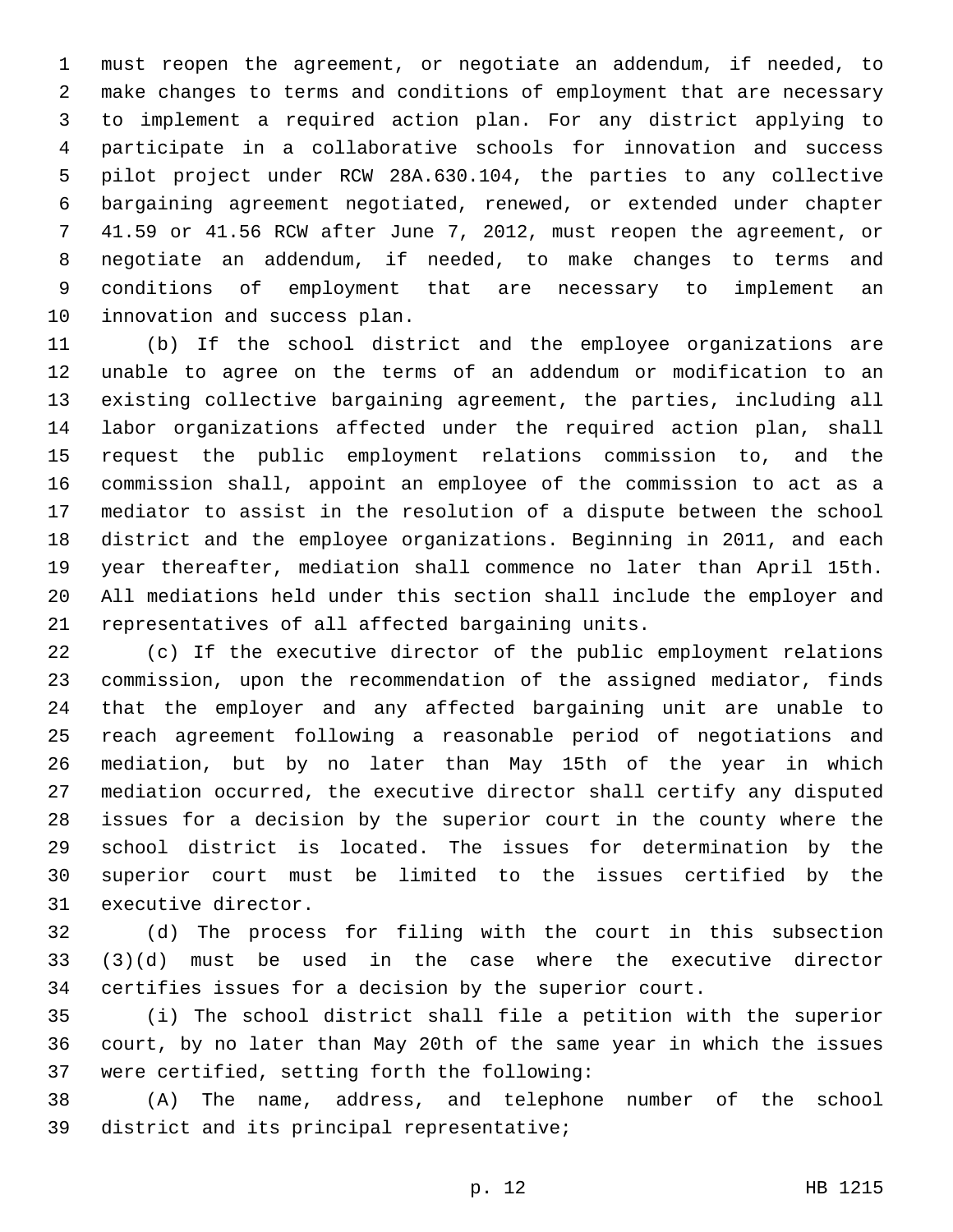(B) The name, address, and telephone number of the employee 2 organizations and their principal representatives;

(C) A description of the bargaining units involved;

 (D) A copy of the unresolved issues certified by the executive 5 director for a final and binding decision by the court; and

 (E) The academic performance audit that the office of the superintendent of public instruction completed for the school district in the case of a required action district, or the comprehensive needs assessment in the case of a collaborative schools 10 for innovation and success pilot project.

 (ii) Within seven days after the filing of the petition, each party shall file with the court the proposal it is asking the court to order be implemented in a required action plan or innovation and success plan for the district for each issue certified by the executive director. Contemporaneously with the filing of the proposal, a party must file a brief with the court setting forth the reasons why the court should order implementation of its proposal in 18 the final plan.

 (iii) Following receipt of the proposals and briefs of the parties, the court must schedule a date and time for a hearing on the petition. The hearing must be limited to argument of the parties or their counsel regarding the proposals submitted for the court's consideration. The parties may waive a hearing by written agreement.

 (iv) The court must enter an order selecting the proposal for inclusion in a required action plan that best responds to the issues raised in the school district's academic performance audit, and allows for the award of federal or state funds for school improvement to the district from the office of the superintendent of public instruction to implement an approved school improvement model. In the case of an innovation and success plan, the court must enter an order selecting the proposal for inclusion in the plan that best responds to the issues raised in the school's comprehensive needs assessment. The court's decision must be issued no later than June 15th of the year in which the petition is filed and is final and binding on the parties; however the court's decision is subject to appeal only in the case where it does not allow the school district to implement a required action plan consistent with the requirements for the award of federal or state funds for school improvement by the 39 superintendent of public instruction.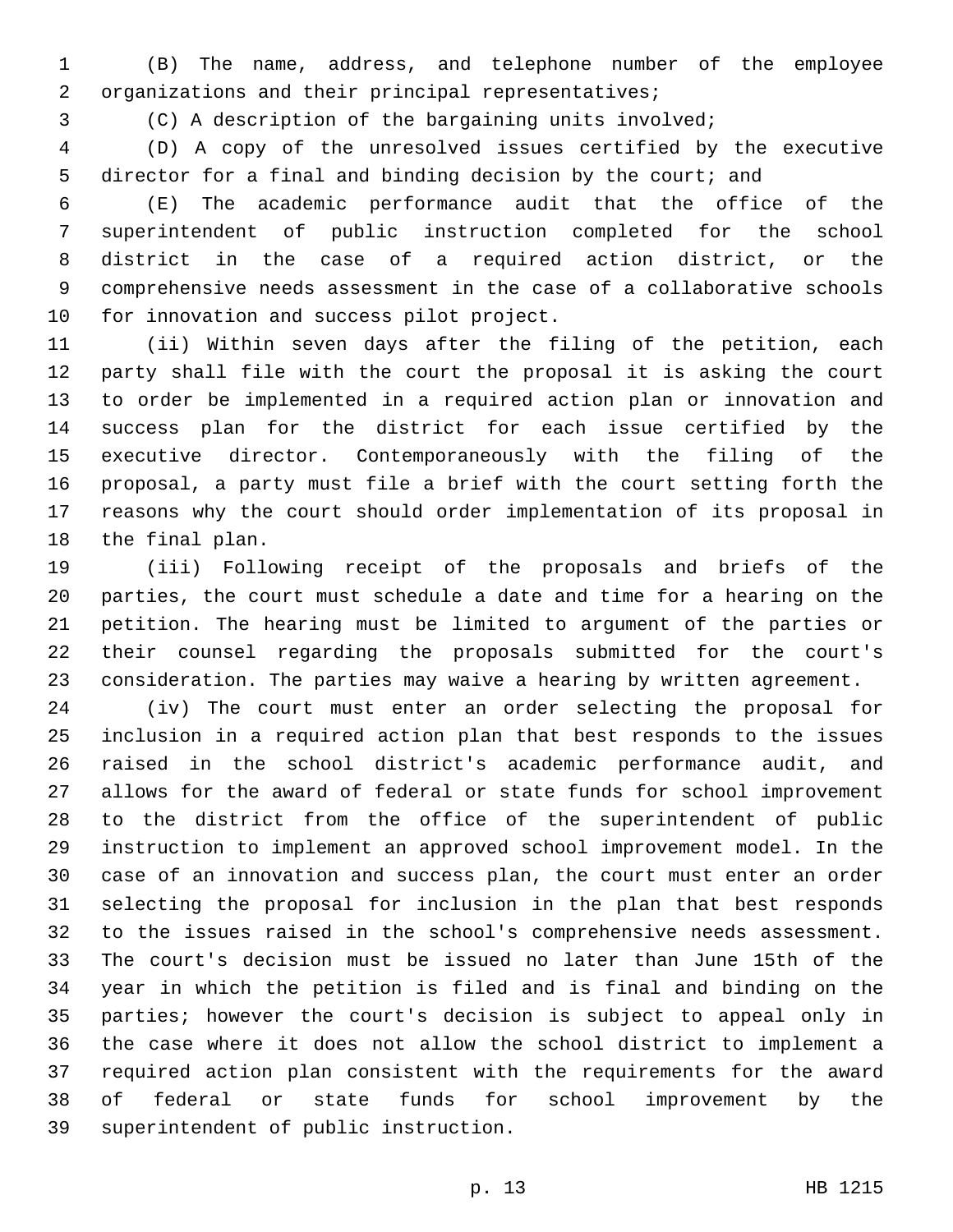(e) Each party shall bear its own costs and attorneys' fees 2 incurred under this statute.

 (f) Any party that proceeds with the process in this section after knowledge that any provision of this section has not been complied with and who fails to state its objection in writing is 6 deemed to have waived its right to object.

 (4) All contracts entered into between a school district and an employee must be consistent with this section and allow school districts designated as required action districts to implement an approved school improvement model in a required action plan.

 (5) School districts are encouraged to implement locally authorized innovation schools as provided in chapter 28A.--- RCW (the new chapter created in section 303 of this act) in persistently lowest-achieving schools if the innovation school plan under section 104 of this act also meets applicable state and federal intervention requirements.

 **Sec. 202.** RCW 28A.657.050 and 2013 c 159 s 6 are each amended to 18 read as follows:

 (1)(a) The local district superintendent and local school board of a school district designated as a required action district must submit a required action plan to the state board of education for approval. Unless otherwise required by subsection (3) of this section, the plan must be submitted under a schedule as required by the state board. A required action plan must be developed in collaboration with administrators, teachers, and other staff, parents, unions representing any employees within the district, students, and other representatives of the local community.

 (b) The superintendent of public instruction shall provide a district with assistance in developing its plan if requested, and shall develop and publish guidelines for the development of required action plans. The superintendent of public instruction, in consultation with the state board of education, shall also publish a list of research and evidence-based school improvement models, consistent with turnaround principles, that are approved for use in 35 required action plans.

 (c) The school board must conduct a public hearing to allow for comment on a proposed required action plan. The local school district shall submit the plan first to the office of the superintendent of public instruction to review and approve that the plan is consistent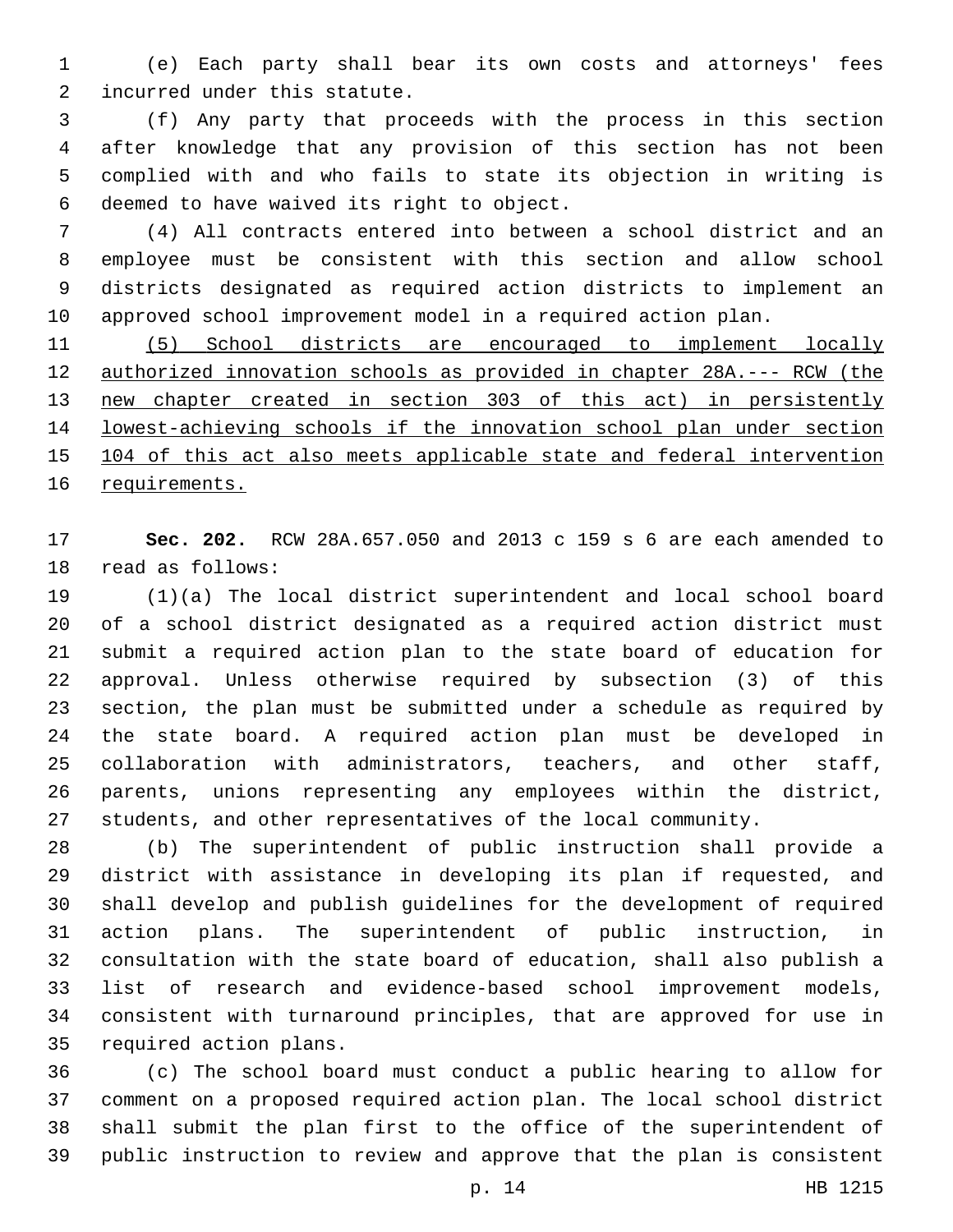with federal and state guidelines, as applicable. After the office of the superintendent of public instruction has approved that the plan is consistent with federal and state guidelines, the local school district must submit its required action plan to the state board of 5 education for approval.

(2) A required action plan must include all of the following:

 (a) Implementation of an approved school improvement model required for the receipt of federal or state funds for school improvement for those persistently lowest-achieving schools that the district will be focusing on for required action. The approved school improvement model selected must address the concerns raised in the academic performance audit and be intended to improve student performance to allow a school district to be removed from the list of districts designated as a required action district by the state board of education within three years of implementation of the plan. The required action plan for districts with multiple persistently lowest- achieving schools must include separate plans for each school as well as a plan for how the school district will support the schools 19 collectively;

 (b) Submission of an application for federal or state funds for school improvement to the superintendent of public instruction;

 (c) A budget that provides for adequate resources to implement 23 the model selected and any other requirements of the plan;

 (d) A description of the changes in the district's or school's existing policies, structures, agreements, processes, and practices that are intended to attain significant achievement gains for all students enrolled in the school and how the district intends to 28 address the findings of the academic performance audit; and

 (e) Identification of the measures that the school district will use in assessing student achievement at a school identified as a persistently lowest-achieving school, which include closing the educational opportunity gap, improving mathematics and reading or English language arts student achievement, and improving graduation rates as defined by the office of the superintendent of public instruction that enable the school to no longer be identified as a 36 persistently lowest-achieving school.

 (3)(a) For any district designated for required action, the parties to any collective bargaining agreement negotiated, renewed, or extended under chapter 41.59 or 41.56 RCW after June 10, 2010, must reopen the agreement, or negotiate an addendum, if needed, to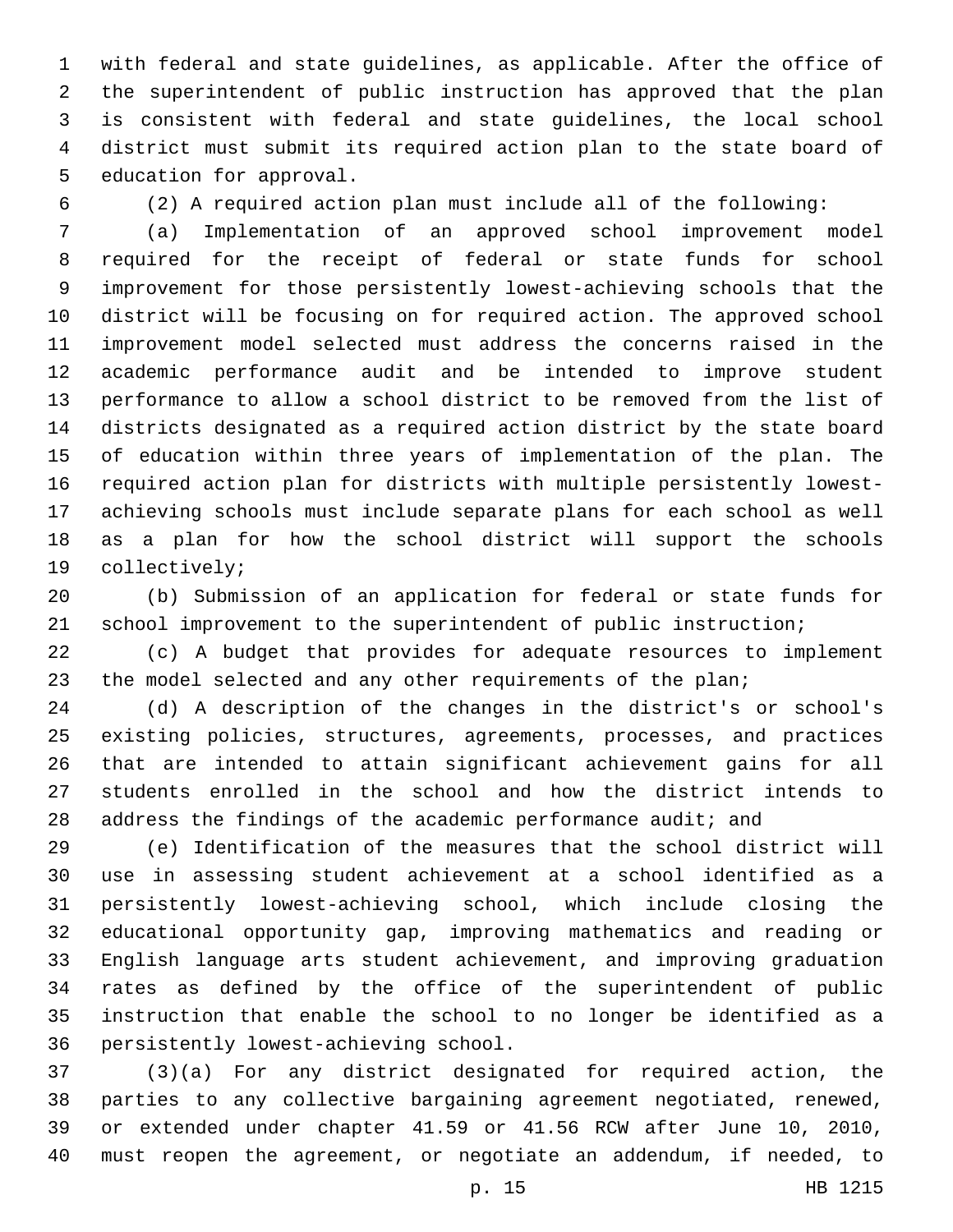make changes to terms and conditions of employment that are necessary 2 to implement a required action plan.

 (b) If the school district and the employee organizations are unable to agree on the terms of an addendum or modification to an existing collective bargaining agreement, the parties, including all labor organizations affected under the required action plan, shall request the public employment relations commission to, and the commission shall, appoint an employee of the commission to act as a mediator to assist in the resolution of a dispute between the school district and the employee organizations. Beginning in 2011, and each year thereafter, mediation shall commence no later than April 15th. All mediations held under this section shall include the employer and 13 representatives of all affected bargaining units.

 (c) If the executive director of the public employment relations commission, upon the recommendation of the assigned mediator, finds that the employer and any affected bargaining unit are unable to reach agreement following a reasonable period of negotiations and mediation, but by no later than May 15th of the year in which mediation occurred, the executive director shall certify any disputed issues for a decision by the superior court in the county where the school district is located. The issues for determination by the superior court must be limited to the issues certified by the 23 executive director.

 (d) The process for filing with the court in this subsection (3)(d) must be used in the case where the executive director certifies issues for a decision by the superior court.

 (i) The school district shall file a petition with the superior court, by no later than May 20th of the same year in which the issues 29 were certified, setting forth the following:

 (A) The name, address, and telephone number of the school 31 district and its principal representative;

 (B) The name, address, and telephone number of the employee organizations and their principal representatives;

(C) A description of the bargaining units involved;

 (D) A copy of the unresolved issues certified by the executive 36 director for a final and binding decision by the court; and

 (E) The academic performance audit that the office of the superintendent of public instruction completed for the school 39 district.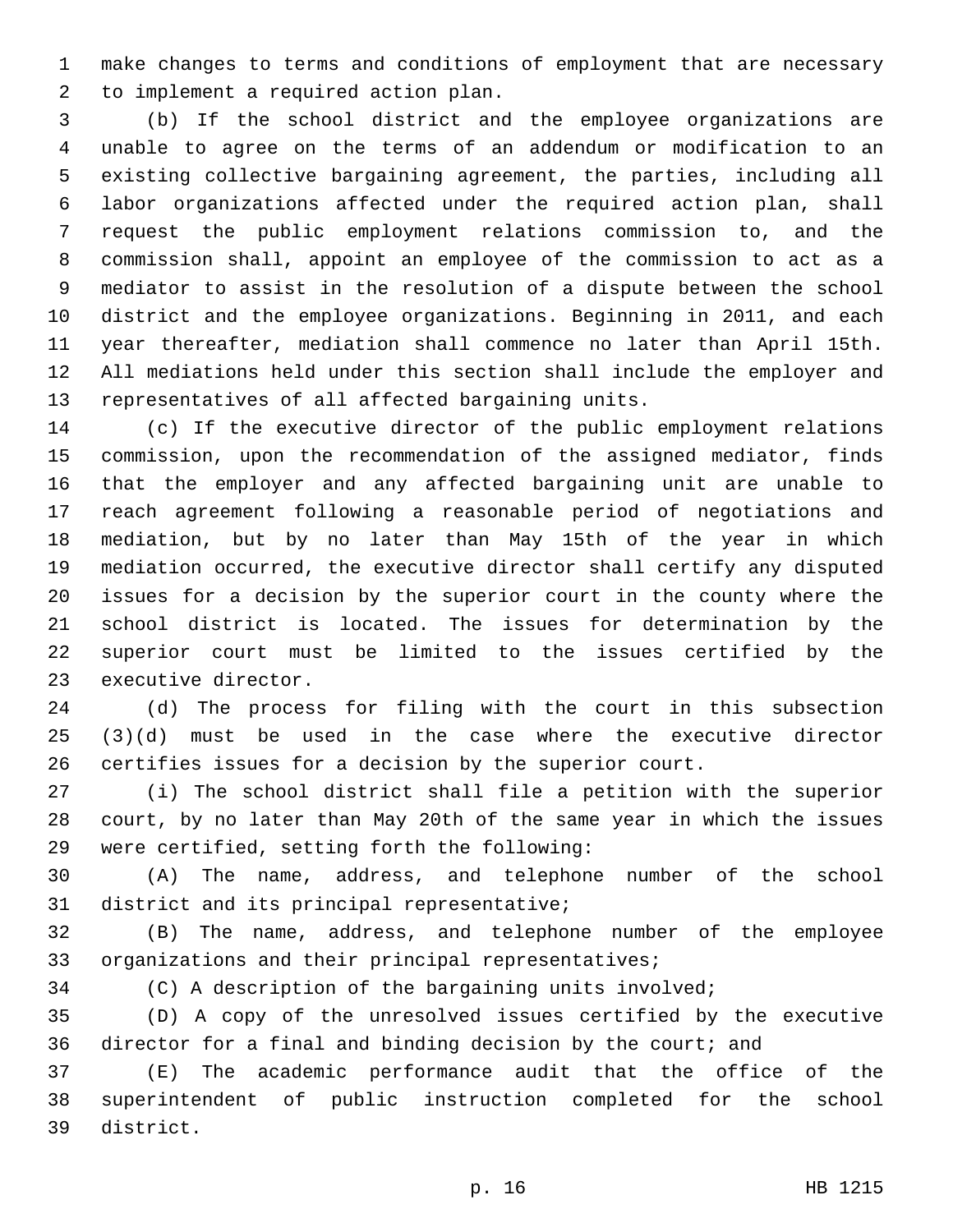(ii) Within seven days after the filing of the petition, each party shall file with the court the proposal it is asking the court to order be implemented in a required action plan for the district for each issue certified by the executive director. Contemporaneously with the filing of the proposal, a party must file a brief with the court setting forth the reasons why the court should order implementation of its proposal in the final plan.7

 (iii) Following receipt of the proposals and briefs of the parties, the court must schedule a date and time for a hearing on the petition. The hearing must be limited to argument of the parties or their counsel regarding the proposals submitted for the court's consideration. The parties may waive a hearing by written agreement.

 (iv) The court must enter an order selecting the proposal for inclusion in a required action plan that best responds to the issues raised in the school district's academic performance audit, and allows for the award of federal or state funds for school improvement to the district from the office of the superintendent of public instruction to implement an approved school improvement model. The court's decision must be issued no later than June 15th of the year in which the petition is filed and is final and binding on the parties; however the court's decision is subject to appeal only in the case where it does not allow the school district to implement a required action plan consistent with the requirements for the award of federal or state funds for school improvement by the 25 superintendent of public instruction.

 (e) Each party shall bear its own costs and attorneys' fees 27 incurred under this statute.

 (f) Any party that proceeds with the process in this section after knowledge that any provision of this section has not been complied with and who fails to state its objection in writing is 31 deemed to have waived its right to object.

 (4) All contracts entered into between a school district and an employee must be consistent with this section and allow school districts designated as required action districts to implement an approved school improvement model in a required action plan.

 (5) School districts are encouraged to implement locally authorized innovation schools as provided in chapter 28A.--- RCW (the new chapter created in section 303 of this act) in persistently lowest-achieving schools if the innovation school plan under section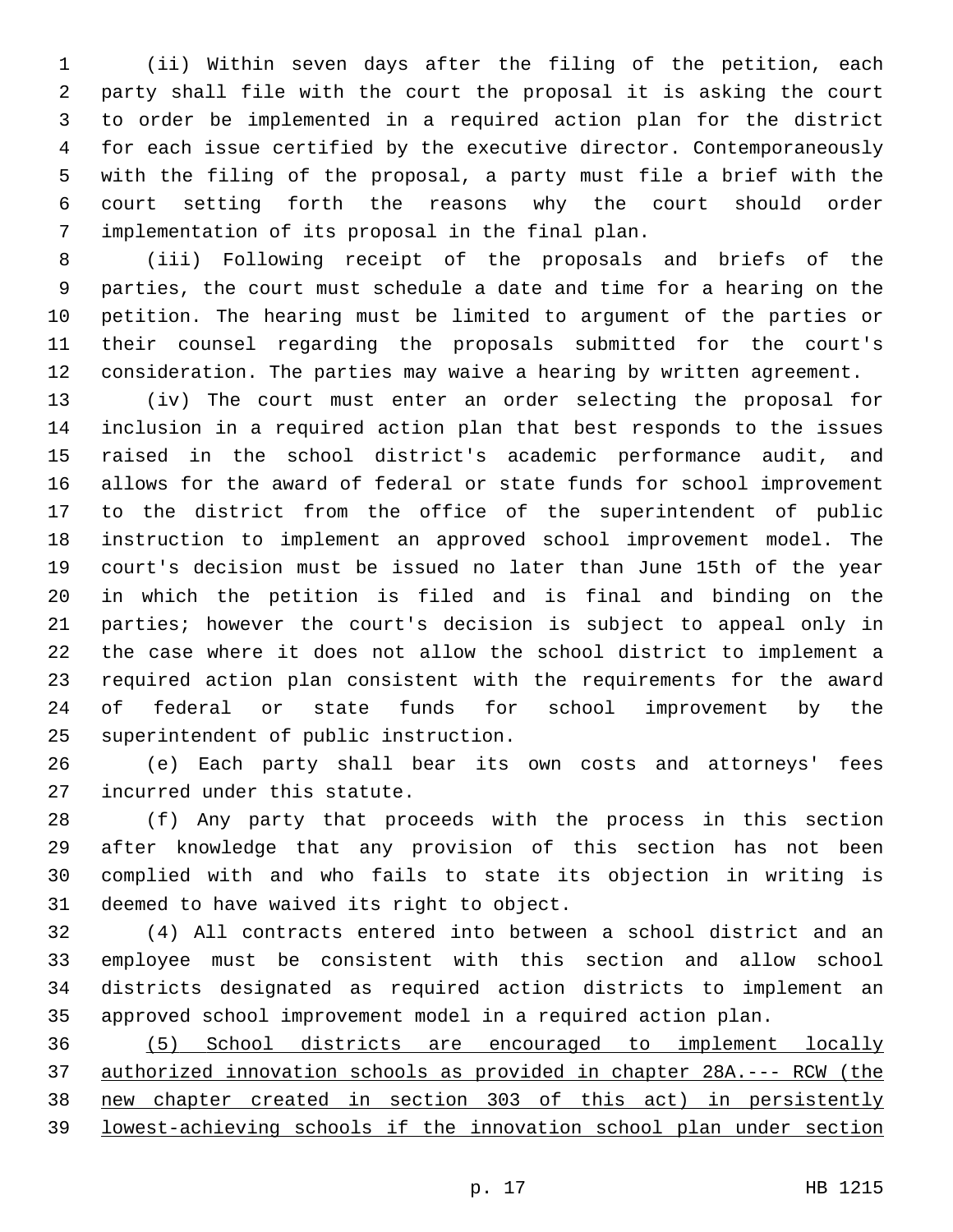104 of this act also meets applicable state and federal intervention

2 requirements.

 NEW SECTION. **Sec. 203.** A new section is added to chapter 41.56 4 RCW to read as follows:

 (1) Any collective bargaining agreement entered into, extended, amended, or renewed after the effective date of this section between a school district employer and employees under this chapter must allow employees of a school district who are assigned to an innovation school or a school within an innovation zone to elect to be removed from the bargaining unit and the collective bargaining 11 agreement as provided under this section.

 (2) In accordance with subsection (1) of this section, employees who are part of a bargaining unit and subject to a collective bargaining agreement may elect, by means of a secret ballot approved by a majority of the employees assigned to the school who are eligible to participate in the election, to be removed from their bargaining unit and collective bargaining agreement. In the case of schools within an innovation zone, the election must be conducted 19 separately for each school within the zone.

 (3) The removal from bargaining units and collective bargaining agreements as provided by this section must continue while the school remains an innovation school or within an innovation zone.

 NEW SECTION. **Sec. 204.** A new section is added to chapter 41.59 24 RCW to read as follows:

 (1) Any collective bargaining agreement entered into, extended, amended, or renewed after the effective date of this section between an employer and employees under this chapter must allow employees of a school district who are assigned to an innovation school or a school within an innovation zone to elect to be removed from the bargaining unit and the collective bargaining agreement as provided 31 under this section.

 (2) In accordance with subsection (1) of this section, employees assigned to an innovation school or a school within an innovation zone who are part of a bargaining unit and subject to a collective bargaining agreement may elect, by means of a secret ballot approved by a majority of the employees assigned to the school who are eligible to participate in the election, to be removed from their bargaining unit and collective bargaining agreement. In the case of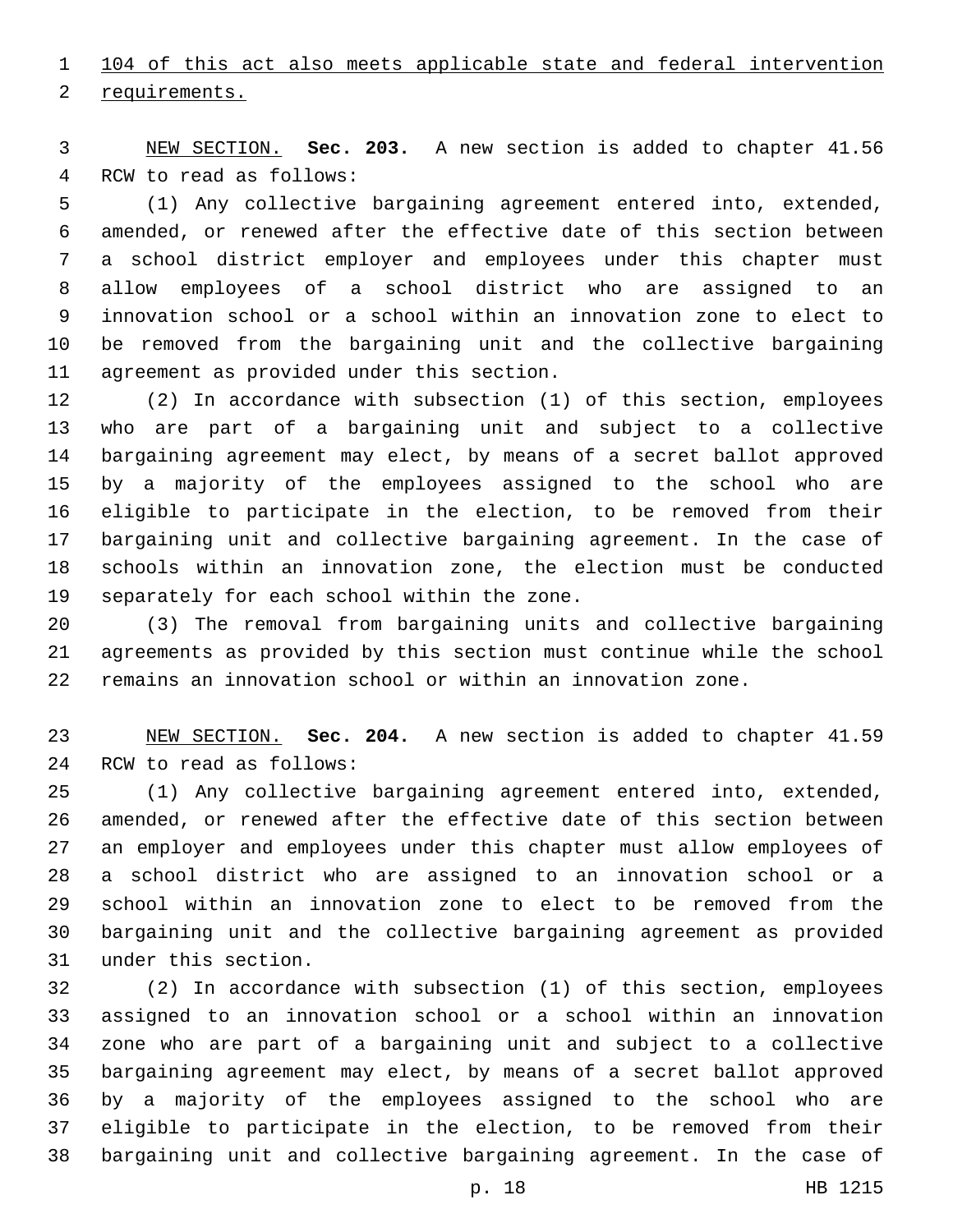schools within an innovation zone, the election must be conducted 2 separately for each school within the zone.

 (3) The removal of employees from bargaining units and collective bargaining agreements as provided by this section must continue while the school remains an innovation school or within an innovation zone.

 NEW SECTION. **Sec. 205.** A new section is added to chapter 28A.150 RCW to read as follows:7

 A school district with an innovation school or an innovation zone established under chapter 28A.--- RCW (the new chapter created in section 303 of this act) is subject to the requirements of this chapter and related rules unless a waiver is included in the innovation school plan or innovation zone plan. A waiver provided under section 107 of this act from the requirements of this chapter and related rules applies only to the innovation schools or schools within innovation zones and only as specified in the plan approved by a school district board of directors under section 104 of this act.

 NEW SECTION. **Sec. 206.** A new section is added to chapter 18 28A.160 RCW to read as follows:

 A school district with an innovation school or an innovation zone established under chapter 28A.--- RCW (the new chapter created in section 303 of this act) is subject to the requirements of this chapter and related rules unless a waiver is included in the innovation school plan or innovation zone plan. A waiver provided under section 107 of this act from the requirements of this chapter and related rules applies only to the innovation schools or schools within innovation zones and only as specified in the plan approved by a school district board of directors under section 104 of this act.

 NEW SECTION. **Sec. 207.** A new section is added to chapter 29 28A.165 RCW to read as follows:

 A school district with an innovation school or an innovation zone established under chapter 28A.--- RCW (the new chapter created in section 303 of this act) is subject to the requirements of this chapter and related rules unless a waiver is included in the innovation school plan or innovation zone plan. A waiver provided under section 107 of this act from the requirements of this chapter and related rules applies only to the innovation schools or schools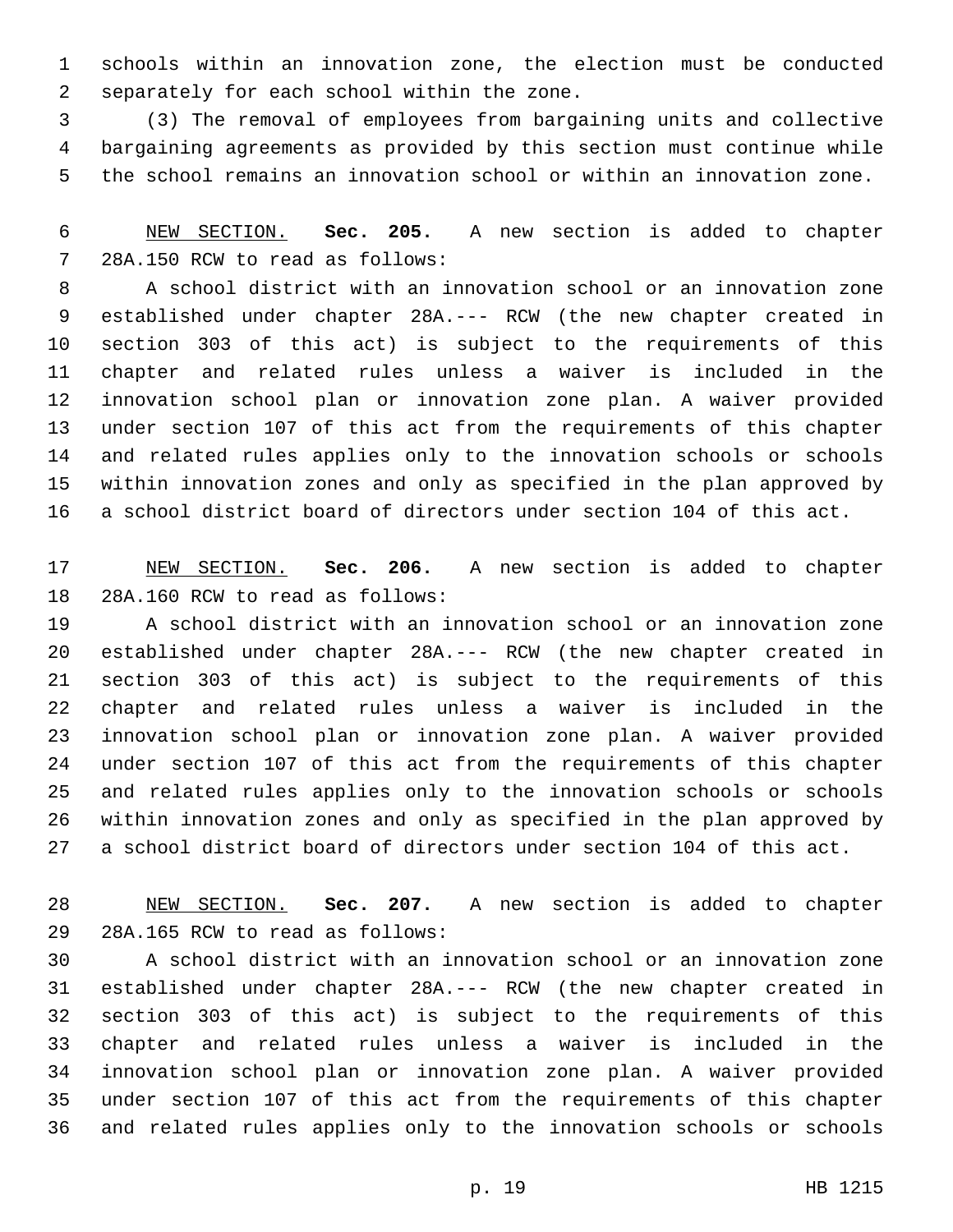within innovation zones and only as specified in the plan approved by a school district board of directors under section 104 of this act.

 NEW SECTION. **Sec. 208.** A new section is added to chapter 28A.170 RCW to read as follows:4

 A school district with an innovation school or an innovation zone established under chapter 28A.--- RCW (the new chapter created in section 303 of this act) is subject to the requirements of this chapter and related rules unless a waiver is included in the innovation school plan or innovation zone plan. A waiver provided under section 107 of this act from the requirements of this chapter and related rules applies only to the innovation schools or schools within innovation zones and only as specified in the plan approved by a school district board of directors under section 104 of this act.

 NEW SECTION. **Sec. 209.** A new section is added to chapter 15 28A.175 RCW to read as follows:

 A school district with an innovation school or an innovation zone established under chapter 28A.--- RCW (the new chapter created in section 303 of this act) is subject to the requirements of this chapter and related rules unless a waiver is included in the innovation school plan or innovation zone plan. A waiver provided under section 107 of this act from the requirements of this chapter and related rules applies only to the innovation schools or schools within innovation zones and only as specified in the plan approved by a school district board of directors under section 104 of this act.

 NEW SECTION. **Sec. 210.** A new section is added to chapter 26 28A.180 RCW to read as follows:

 A school district with an innovation school or an innovation zone established under chapter 28A.--- RCW (the new chapter created in section 303 of this act) is subject to the requirements of this chapter and related rules unless a waiver is included in the innovation school plan or innovation zone plan. A waiver provided under section 107 of this act from the requirements of this chapter and related rules applies only to the innovation schools or schools within innovation zones and only as specified in the plan approved by a school district board of directors under section 104 of this act.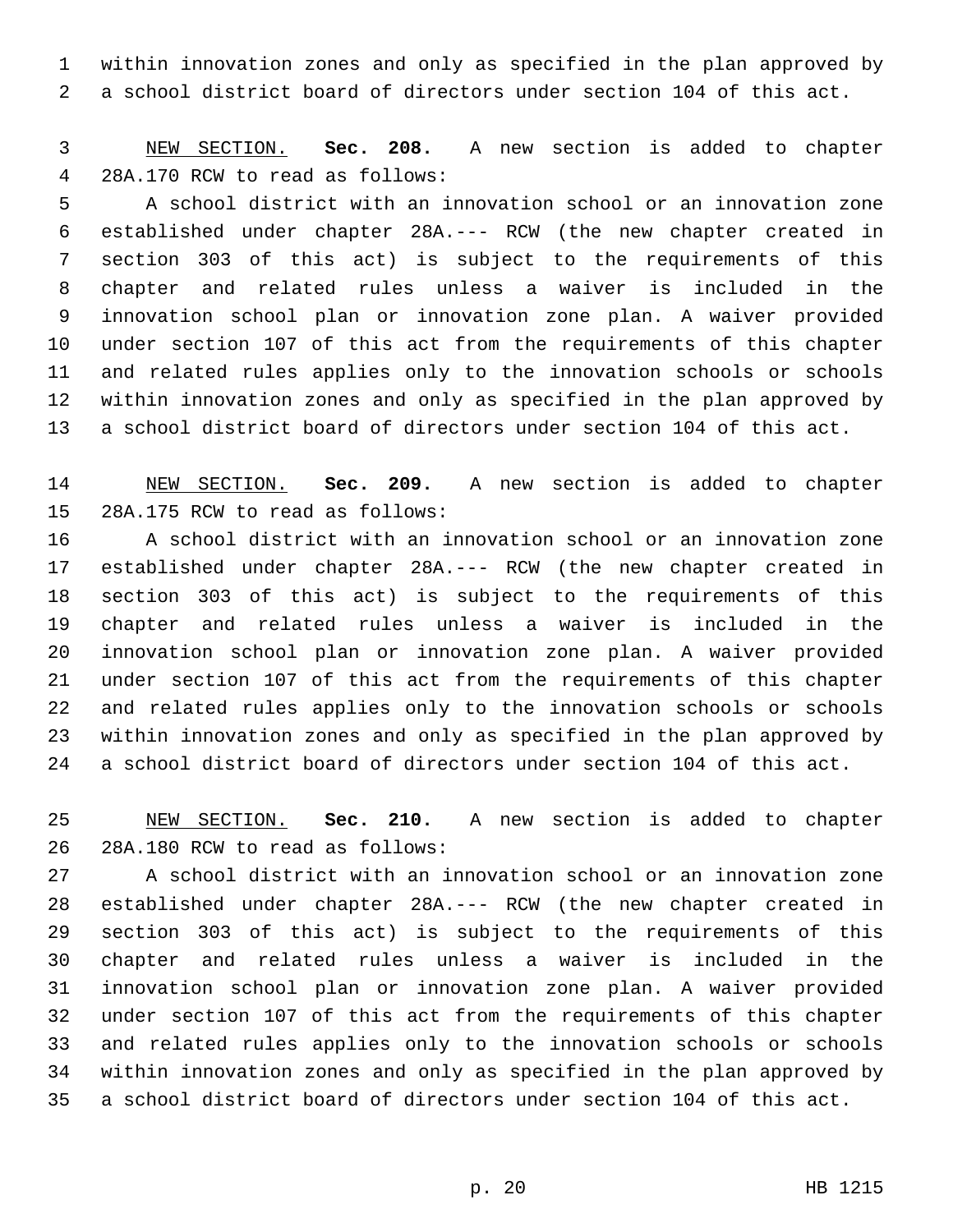NEW SECTION. **Sec. 211.** A new section is added to chapter 2 28A.185 RCW to read as follows:

 A school district with an innovation school or an innovation zone established under chapter 28A.--- RCW (the new chapter created in section 303 of this act) is subject to the requirements of this chapter and related rules unless a waiver is included in the innovation school plan or innovation zone plan. A waiver provided under section 107 of this act from the requirements of this chapter and related rules applies only to the innovation schools or schools within innovation zones and only as specified in the plan approved by a school district board of directors under section 104 of this act.

 NEW SECTION. **Sec. 212.** A new section is added to chapter 13 28A.190 RCW to read as follows:

 A school district with an innovation school or an innovation zone established under chapter 28A.--- RCW (the new chapter created in section 303 of this act) is subject to the requirements of this chapter and related rules unless a waiver is included in the innovation school plan or innovation zone plan. A waiver provided under section 107 of this act from the requirements of this chapter and related rules applies only to the innovation schools or schools within innovation zones and only as specified in the plan approved by a school district board of directors under section 104 of this act.

 NEW SECTION. **Sec. 213.** A new section is added to chapter 28A.193 RCW to read as follows:24

 A school district with an innovation school or an innovation zone established under chapter 28A.--- RCW (the new chapter created in section 303 of this act) is subject to the requirements of this chapter and related rules unless a waiver is included in the innovation school plan or innovation zone plan. A waiver provided under section 107 of this act from the requirements of this chapter and related rules applies only to the innovation schools or schools within innovation zones and only as specified in the plan approved by a school district board of directors under section 104 of this act.

 NEW SECTION. **Sec. 214.** A new section is added to chapter 28A.194 RCW to read as follows:35

 A school district with an innovation school or an innovation zone established under chapter 28A.--- RCW (the new chapter created in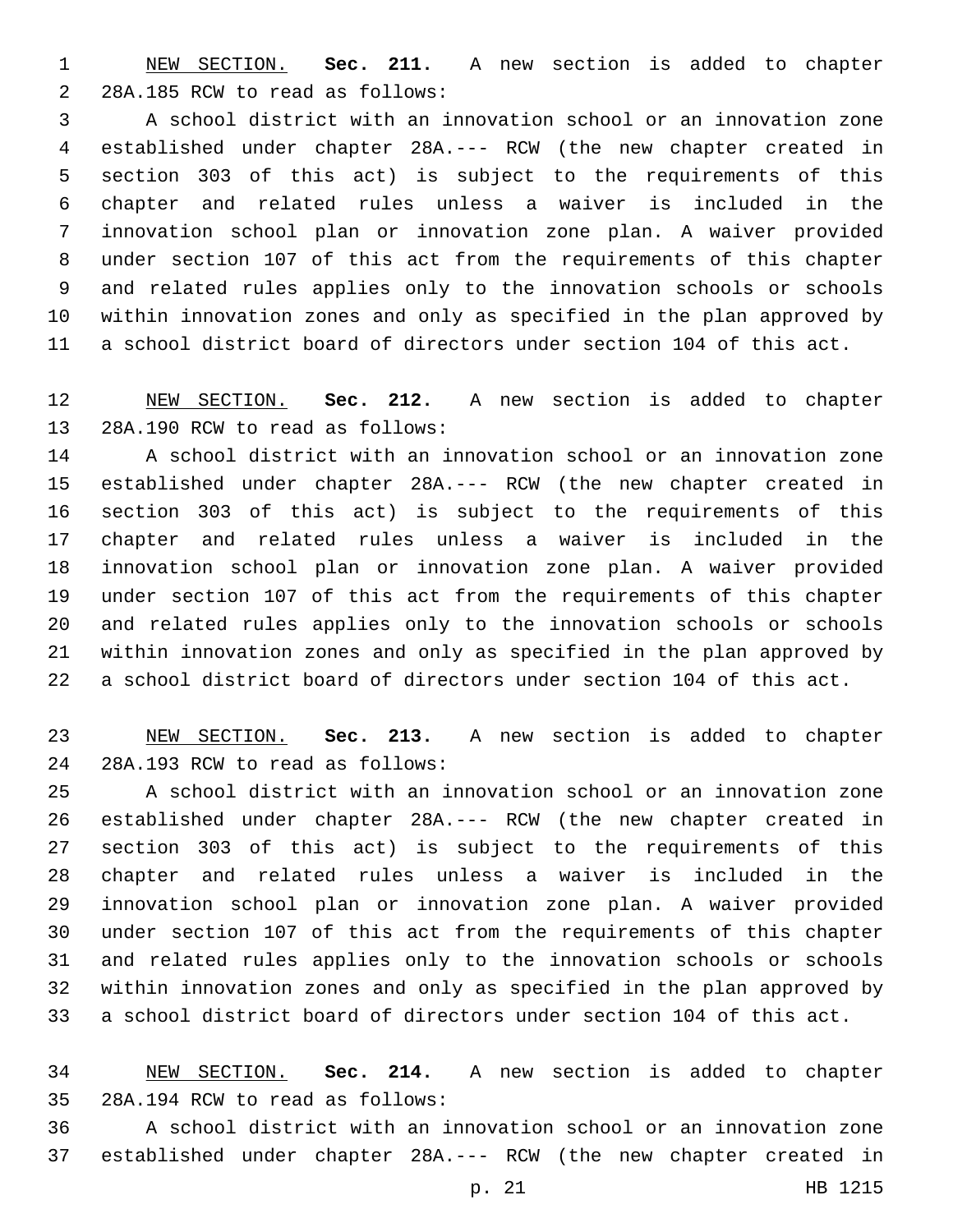section 303 of this act) is subject to the requirements of this chapter and related rules unless a waiver is included in the innovation school plan or innovation zone plan. A waiver provided under section 107 of this act from the requirements of this chapter and related rules applies only to the innovation schools or schools within innovation zones and only as specified in the plan approved by a school district board of directors under section 104 of this act.

 NEW SECTION. **Sec. 215.** A new section is added to chapter 9 28A.215 RCW to read as follows:

 A school district with an innovation school or an innovation zone established under chapter 28A.--- RCW (the new chapter created in section 303 of this act) is subject to the requirements of this chapter and related rules unless a waiver is included in the innovation school plan or innovation zone plan. A waiver provided under section 107 of this act from the requirements of this chapter and related rules applies only to the innovation schools or schools within innovation zones and only as specified in the plan approved by a school district board of directors under section 104 of this act.

 NEW SECTION. **Sec. 216.** A new section is added to chapter 20 28A.220 RCW to read as follows:

 A school district with an innovation school or an innovation zone established under chapter 28A.--- RCW (the new chapter created in section 303 of this act) is subject to the requirements of this chapter and related rules unless a waiver is included in the innovation school plan or innovation zone plan. A waiver provided under section 107 of this act from the requirements of this chapter and related rules applies only to the innovation schools or schools within innovation zones and only as specified in the plan approved by a school district board of directors under section 104 of this act.

 NEW SECTION. **Sec. 217.** A new section is added to chapter 31 28A.225 RCW to read as follows:

 A school district with an innovation school or an innovation zone established under chapter 28A.--- RCW (the new chapter created in section 303 of this act) is subject to the requirements of this chapter and related rules unless a waiver is included in the innovation school plan or innovation zone plan. A waiver provided under section 107 of this act from the requirements of this chapter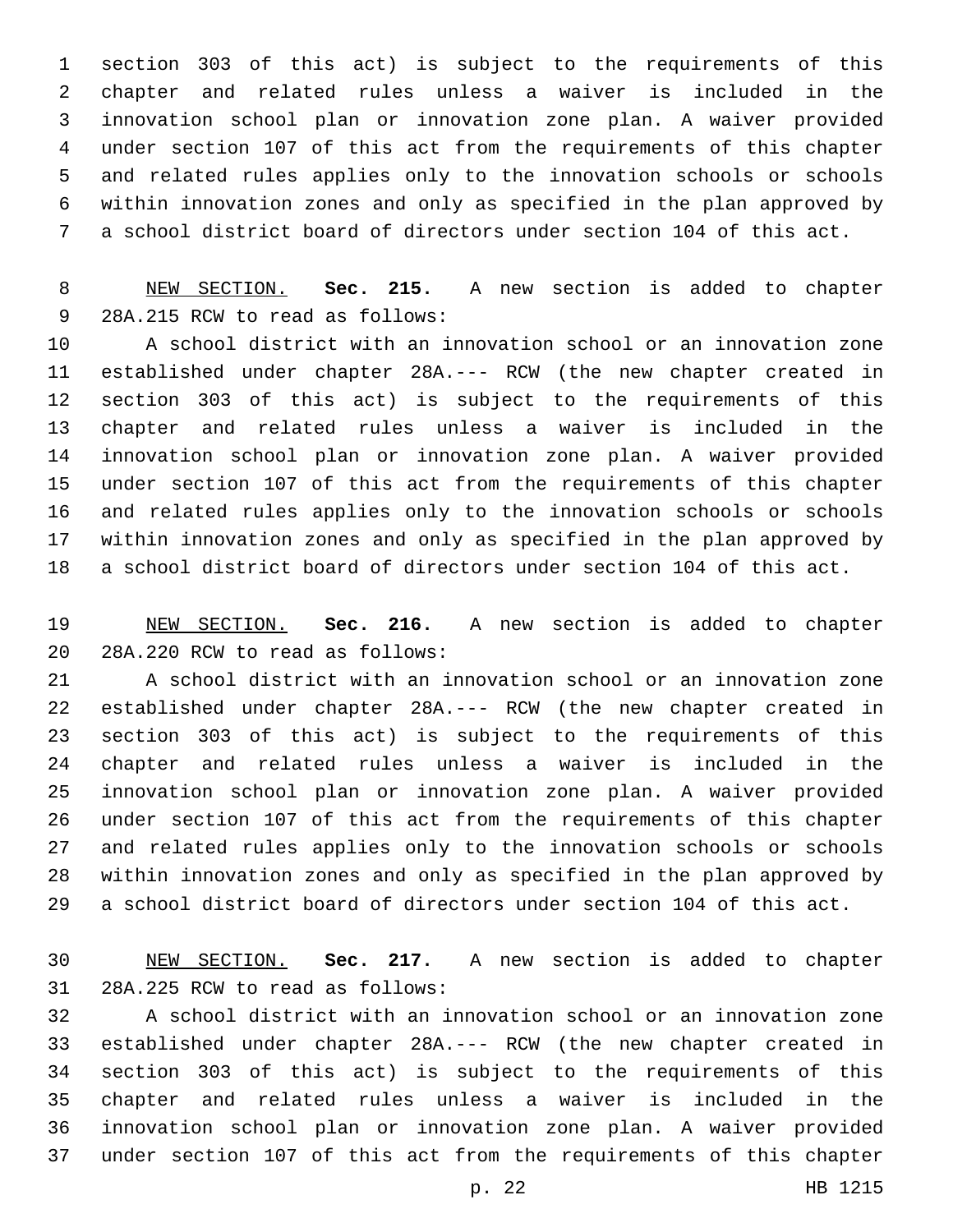and related rules applies only to the innovation schools or schools within innovation zones and only as specified in the plan approved by a school district board of directors under section 104 of this act.

 NEW SECTION. **Sec. 218.** A new section is added to chapter 5 28A.230 RCW to read as follows:

 A school district with an innovation school or an innovation zone established under chapter 28A.--- RCW (the new chapter created in section 303 of this act) is subject to the requirements of this chapter and related rules unless a waiver is included in the innovation school plan or innovation zone plan. A waiver provided under section 107 of this act from the requirements of this chapter and related rules applies only to the innovation schools or schools within innovation zones and only as specified in the plan approved by a school district board of directors under section 104 of this act.

 NEW SECTION. **Sec. 219.** A new section is added to chapter 16 28A.235 RCW to read as follows:

 A school district with an innovation school or an innovation zone established under chapter 28A.--- RCW (the new chapter created in section 303 of this act) is subject to the requirements of this chapter and related rules unless a waiver is included in the innovation school plan or innovation zone plan. A waiver provided under section 107 of this act from the requirements of this chapter and related rules applies only to the innovation schools or schools within innovation zones and only as specified in the plan approved by a school district board of directors under section 104 of this act.

 NEW SECTION. **Sec. 220.** A new section is added to chapter 27 28A.245 RCW to read as follows:

 A school district with an innovation school or an innovation zone established under chapter 28A.--- RCW (the new chapter created in section 303 of this act) is subject to the requirements of this chapter and related rules unless a waiver is included in the innovation school plan or innovation zone plan. A waiver provided under section 107 of this act from the requirements of this chapter and related rules applies only to the innovation schools or schools within innovation zones and only as specified in the plan approved by a school district board of directors under section 104 of this act.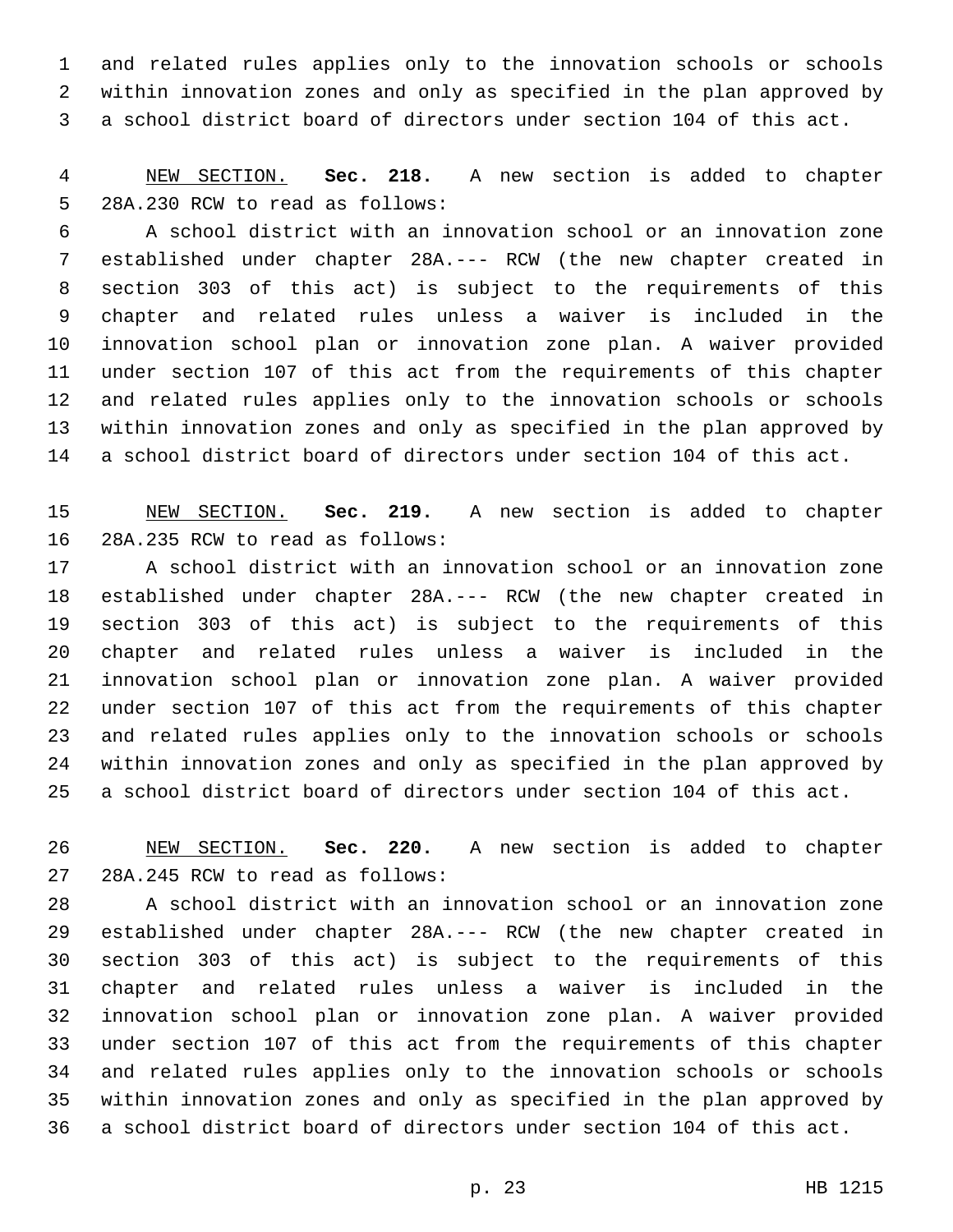NEW SECTION. **Sec. 221.** A new section is added to chapter 2 28A.250 RCW to read as follows:

 A school district with an innovation school or an innovation zone established under chapter 28A.--- RCW (the new chapter created in section 303 of this act) is subject to the requirements of this chapter and related rules unless a waiver is included in the innovation school plan or innovation zone plan. A waiver provided under section 107 of this act from the requirements of this chapter and related rules applies only to the innovation schools or schools within innovation zones and only as specified in the plan approved by a school district board of directors under section 104 of this act.

 NEW SECTION. **Sec. 222.** A new section is added to chapter 13 28A.300 RCW to read as follows:

 A school district with an innovation school or an innovation zone established under chapter 28A.--- RCW (the new chapter created in section 303 of this act) is subject to the requirements of this chapter and related rules unless a waiver is included in the innovation school plan or innovation zone plan. A waiver provided under section 107 of this act from the requirements of this chapter and related rules applies only to the innovation schools or schools within innovation zones and only as specified in the plan approved by a school district board of directors under section 104 of this act.

 NEW SECTION. **Sec. 223.** A new section is added to chapter 28A.305 RCW to read as follows:24

 A school district with an innovation school or an innovation zone established under chapter 28A.--- RCW (the new chapter created in section 303 of this act) is subject to the requirements of this chapter and related rules unless a waiver is included in the innovation school plan or innovation zone plan. A waiver provided under section 107 of this act from the requirements of this chapter and related rules applies only to the innovation schools or schools within innovation zones and only as specified in the plan approved by a school district board of directors under section 104 of this act.

 NEW SECTION. **Sec. 224.** A new section is added to chapter 28A.320 RCW to read as follows:35

 A school district with an innovation school or an innovation zone established under chapter 28A.--- RCW (the new chapter created in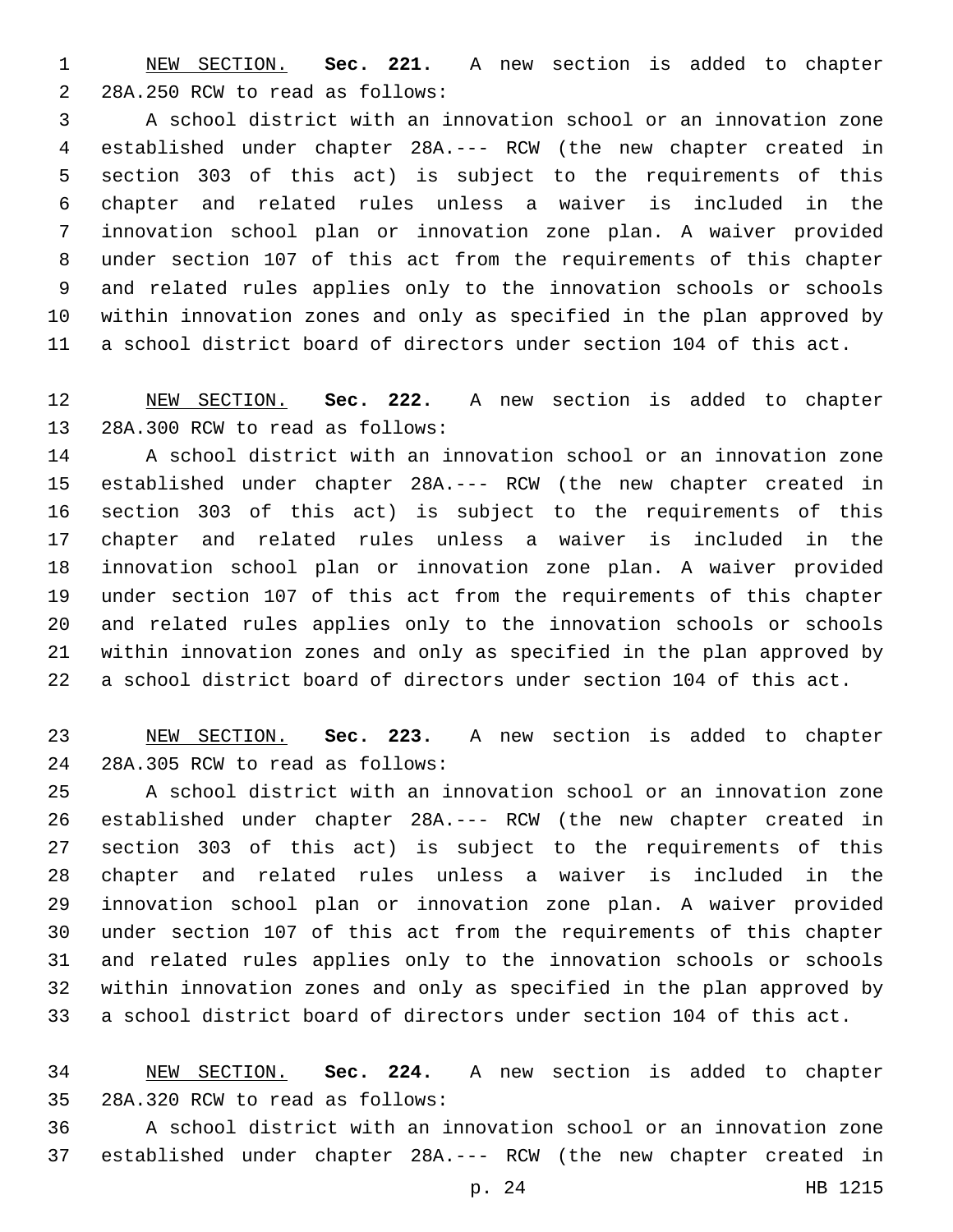section 303 of this act) is subject to the requirements of this chapter and related rules unless a waiver is included in the innovation school plan or innovation zone plan. A waiver provided under section 107 of this act from the requirements of this chapter and related rules applies only to the innovation schools or schools within innovation zones and only as specified in the plan approved by a school district board of directors under section 104 of this act.

 NEW SECTION. **Sec. 225.** A new section is added to chapter 9 28A.325 RCW to read as follows:

 A school district with an innovation school or an innovation zone established under chapter 28A.--- RCW (the new chapter created in section 303 of this act) is subject to the requirements of this chapter and related rules unless a waiver is included in the innovation school plan or innovation zone plan. A waiver provided under section 107 of this act from the requirements of this chapter and related rules applies only to the innovation schools or schools within innovation zones and only as specified in the plan approved by a school district board of directors under section 104 of this act.

 NEW SECTION. **Sec. 226.** A new section is added to chapter 20 28A.335 RCW to read as follows:

 A school district with an innovation school or an innovation zone established under chapter 28A.--- RCW (the new chapter created in section 303 of this act) is subject to the requirements of this chapter and related rules unless a waiver is included in the innovation school plan or innovation zone plan. A waiver provided under section 107 of this act from the requirements of this chapter and related rules applies only to the innovation schools or schools within innovation zones and only as specified in the plan approved by a school district board of directors under section 104 of this act.

 NEW SECTION. **Sec. 227.** A new section is added to chapter 31 28A.340 RCW to read as follows:

 A school district with an innovation school or an innovation zone established under chapter 28A.--- RCW (the new chapter created in section 303 of this act) is subject to the requirements of this chapter and related rules unless a waiver is included in the innovation school plan or innovation zone plan. A waiver provided under section 107 of this act from the requirements of this chapter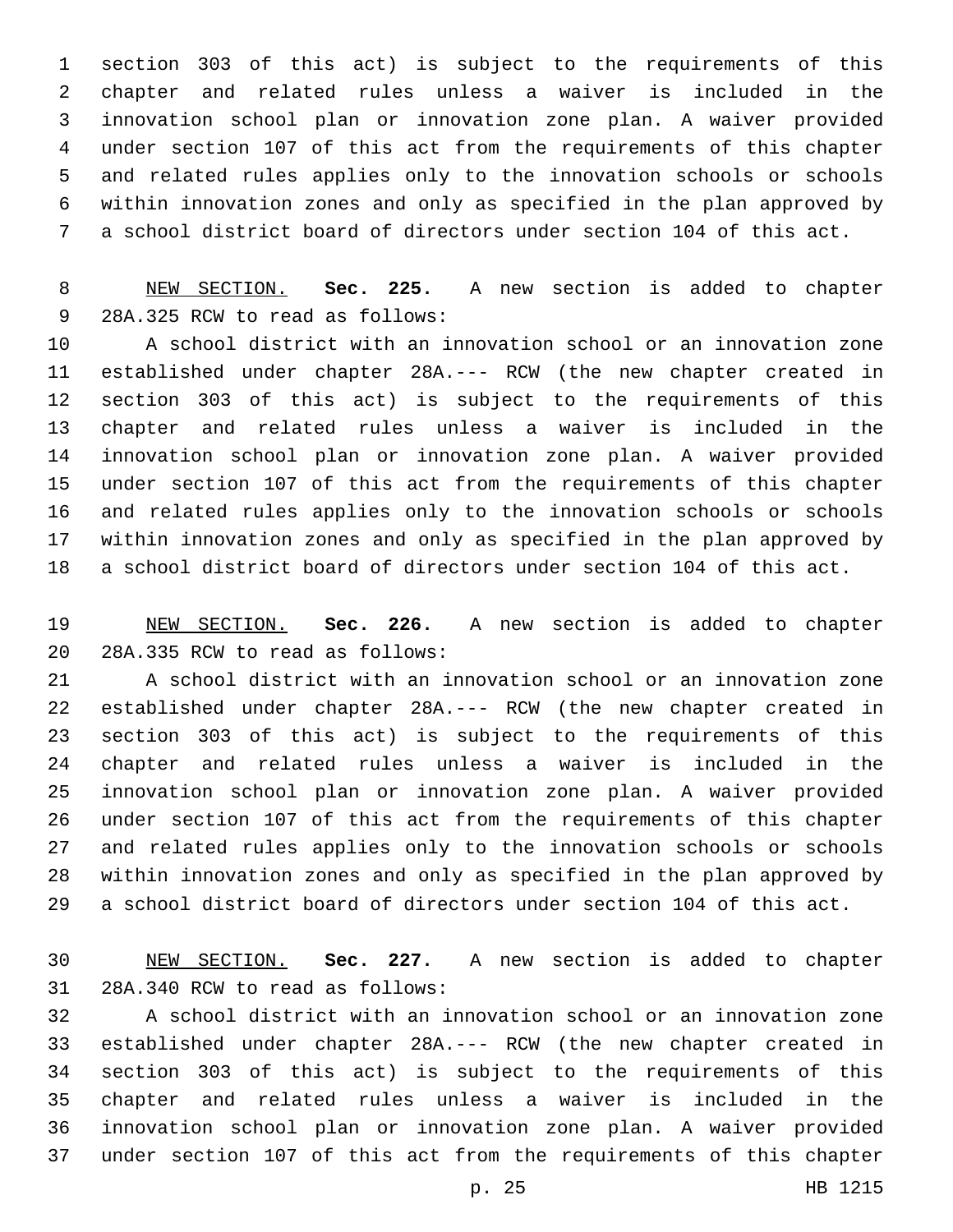and related rules applies only to the innovation schools or schools within innovation zones and only as specified in the plan approved by a school district board of directors under section 104 of this act.

 NEW SECTION. **Sec. 228.** A new section is added to chapter 5 28A.345 RCW to read as follows:

 A school district with an innovation school or an innovation zone established under chapter 28A.--- RCW (the new chapter created in section 303 of this act) is subject to the requirements of this chapter and related rules unless a waiver is included in the innovation school plan or innovation zone plan. A waiver provided under section 107 of this act from the requirements of this chapter and related rules applies only to the innovation schools or schools within innovation zones and only as specified in the plan approved by a school district board of directors under section 104 of this act.

 NEW SECTION. **Sec. 229.** A new section is added to chapter 16 28A.400 RCW to read as follows:

 A school district with an innovation school or an innovation zone established under chapter 28A.--- RCW (the new chapter created in section 303 of this act) is subject to the requirements of this chapter and related rules unless a waiver is included in the innovation school plan or innovation zone plan. A waiver provided under section 107 of this act from the requirements of this chapter and related rules applies only to the innovation schools or schools within innovation zones and only as specified in the plan approved by a school district board of directors under section 104 of this act.

 NEW SECTION. **Sec. 230.** A new section is added to chapter 27 28A.405 RCW to read as follows:

 A school district with an innovation school or an innovation zone established under chapter 28A.--- RCW (the new chapter created in section 303 of this act) is subject to the requirements of this chapter and related rules unless a waiver is included in the innovation school plan or innovation zone plan. A waiver provided under section 107 of this act from the requirements of this chapter and related rules applies only to the innovation schools or schools within innovation zones and only as specified in the plan approved by a school district board of directors under section 104 of this act.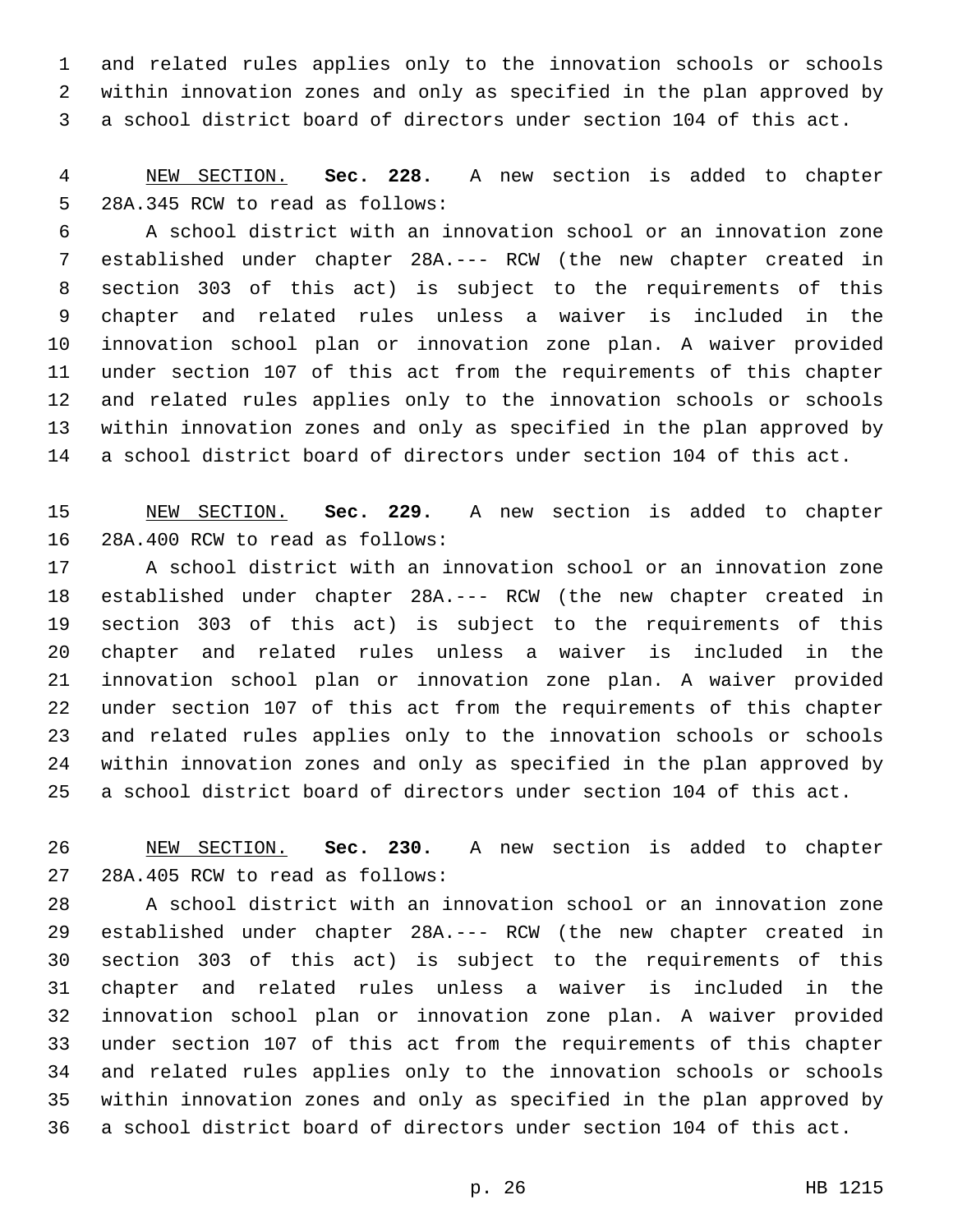NEW SECTION. **Sec. 231.** A new section is added to chapter 2 28A.410 RCW to read as follows:

 A school district with an innovation school or an innovation zone established under chapter 28A.--- RCW (the new chapter created in section 303 of this act) is subject to the requirements of this chapter and related rules unless a waiver is included in the innovation school plan or innovation zone plan. A waiver provided under section 107 of this act from the requirements of this chapter and related rules applies only to the innovation schools or schools within innovation zones and only as specified in the plan approved by a school district board of directors under section 104 of this act.

 NEW SECTION. **Sec. 232.** A new section is added to chapter 13 28A.415 RCW to read as follows:

 A school district with an innovation school or an innovation zone established under chapter 28A.--- RCW (the new chapter created in section 303 of this act) is subject to the requirements of this chapter and related rules unless a waiver is included in the innovation school plan or innovation zone plan. A waiver provided under section 107 of this act from the requirements of this chapter and related rules applies only to the innovation schools or schools within innovation zones and only as specified in the plan approved by a school district board of directors under section 104 of this act.

 NEW SECTION. **Sec. 233.** A new section is added to chapter 28A.600 RCW to read as follows:24

 A school district with an innovation school or an innovation zone established under chapter 28A.--- RCW (the new chapter created in section 303 of this act) is subject to the requirements of this chapter and related rules unless a waiver is included in the innovation school plan or innovation zone plan. A waiver provided under section 107 of this act from the requirements of this chapter and related rules applies only to the innovation schools or schools within innovation zones and only as specified in the plan approved by a school district board of directors under section 104 of this act.

 NEW SECTION. **Sec. 234.** A new section is added to chapter 28A.605 RCW to read as follows:35

 A school district with an innovation school or an innovation zone established under chapter 28A.--- RCW (the new chapter created in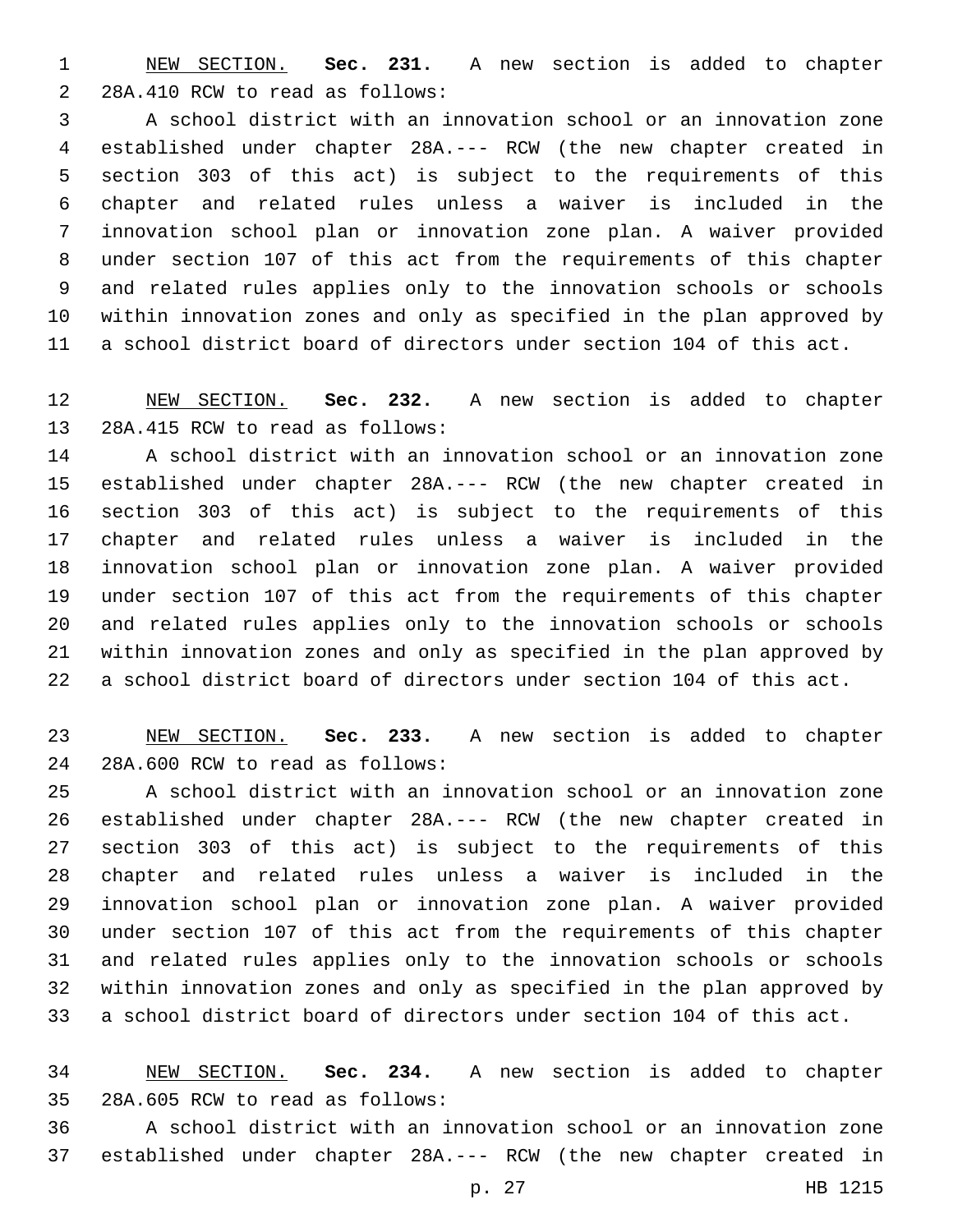section 303 of this act) is subject to the requirements of this chapter and related rules unless a waiver is included in the innovation school plan or innovation zone plan. A waiver provided under section 107 of this act from the requirements of this chapter and related rules applies only to the innovation schools or schools within innovation zones and only as specified in the plan approved by a school district board of directors under section 104 of this act.

 NEW SECTION. **Sec. 235.** A new section is added to chapter 9 28A.620 RCW to read as follows:

 A school district with an innovation school or an innovation zone established under chapter 28A.--- RCW (the new chapter created in section 303 of this act) is subject to the requirements of this chapter and related rules unless a waiver is included in the innovation school plan or innovation zone plan. A waiver provided under section 107 of this act from the requirements of this chapter and related rules applies only to the innovation schools or schools within innovation zones and only as specified in the plan approved by a school district board of directors under section 104 of this act.

 NEW SECTION. **Sec. 236.** A new section is added to chapter 20 28A.623 RCW to read as follows:

 A school district with an innovation school or an innovation zone established under chapter 28A.--- RCW (the new chapter created in section 303 of this act) is subject to the requirements of this chapter and related rules unless a waiver is included in the innovation school plan or innovation zone plan. A waiver provided under section 107 of this act from the requirements of this chapter and related rules applies only to the innovation schools or schools within innovation zones and only as specified in the plan approved by a school district board of directors under section 104 of this act.

 NEW SECTION. **Sec. 237.** A new section is added to chapter 31 28A.625 RCW to read as follows:

 A school district with an innovation school or an innovation zone established under chapter 28A.--- RCW (the new chapter created in section 303 of this act) is subject to the requirements of this chapter and related rules unless a waiver is included in the innovation school plan or innovation zone plan. A waiver provided under section 107 of this act from the requirements of this chapter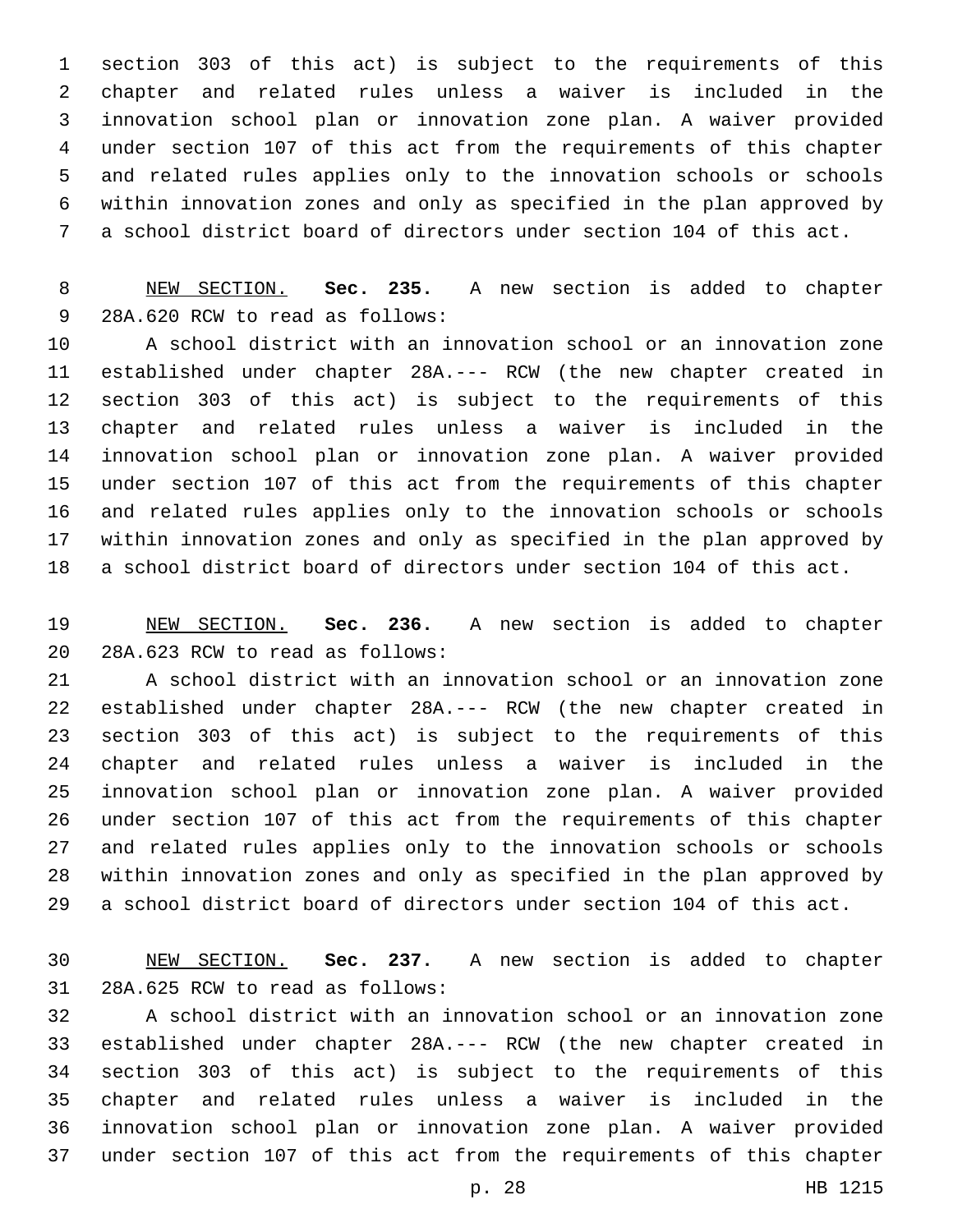and related rules applies only to the innovation schools or schools within innovation zones and only as specified in the plan approved by a school district board of directors under section 104 of this act.

 NEW SECTION. **Sec. 238.** A new section is added to chapter 5 28A.630 RCW to read as follows:

 A school district with an innovation school or an innovation zone established under chapter 28A.--- RCW (the new chapter created in section 303 of this act) is subject to the requirements of this chapter and related rules unless a waiver is included in the innovation school plan or innovation zone plan. A waiver provided under section 107 of this act from the requirements of this chapter and related rules applies only to the innovation schools or schools within innovation zones and only as specified in the plan approved by a school district board of directors under section 104 of this act.

 NEW SECTION. **Sec. 239.** A new section is added to chapter 16 28A.635 RCW to read as follows:

 A school district with an innovation school or an innovation zone established under chapter 28A.--- RCW (the new chapter created in section 303 of this act) is subject to the requirements of this chapter and related rules unless a waiver is included in the innovation school plan or innovation zone plan. A waiver provided under section 107 of this act from the requirements of this chapter and related rules applies only to the innovation schools or schools within innovation zones and only as specified in the plan approved by a school district board of directors under section 104 of this act.

 NEW SECTION. **Sec. 240.** A new section is added to chapter 27 28A.650 RCW to read as follows:

 A school district with an innovation school or an innovation zone established under chapter 28A.--- RCW (the new chapter created in section 303 of this act) is subject to the requirements of this chapter and related rules unless a waiver is included in the innovation school plan or innovation zone plan. A waiver provided under section 107 of this act from the requirements of this chapter and related rules applies only to the innovation schools or schools within innovation zones and only as specified in the plan approved by a school district board of directors under section 104 of this act.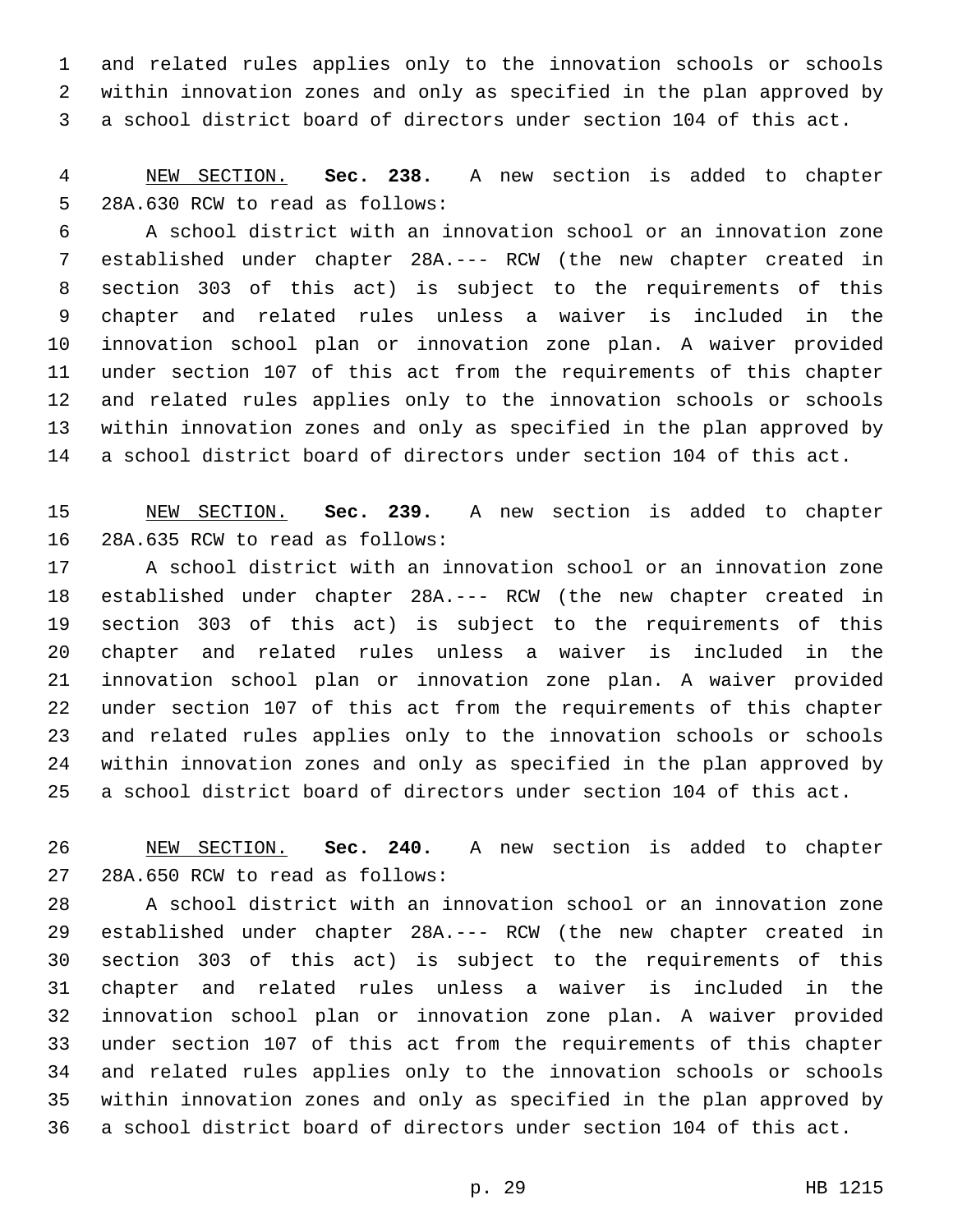NEW SECTION. **Sec. 241.** A new section is added to chapter 2 28A.655 RCW to read as follows:

 A school district with an innovation school or an innovation zone established under chapter 28A.--- RCW (the new chapter created in section 303 of this act) is subject to the requirements of this chapter and related rules unless a waiver is included in the innovation school plan or innovation zone plan. A waiver provided under section 107 of this act from the requirements of this chapter and related rules applies only to the innovation schools or schools within innovation zones and only as specified in the plan approved by a school district board of directors under section 104 of this act.

 NEW SECTION. **Sec. 242.** A new section is added to chapter 13 28A.700 RCW to read as follows:

 A school district with an innovation school or an innovation zone established under chapter 28A.--- RCW (the new chapter created in section 303 of this act) is subject to the requirements of this chapter and related rules unless a waiver is included in the innovation school plan or innovation zone plan. A waiver provided under section 107 of this act from the requirements of this chapter and related rules applies only to the innovation schools or schools within innovation zones and only as specified in the plan approved by a school district board of directors under section 104 of this act.

### **PART III**

## **MISCELLANEOUS PROVISIONS**

 NEW SECTION. **Sec. 301.** If any provision of this act or its application to any person or circumstance is held invalid, the remainder of the act or the application of the provision to other persons or circumstances is not affected.

 NEW SECTION. **Sec. 302.** If any part of this act is found to be in conflict with federal requirements that are a prescribed condition to the allocation of federal funds to the state, the conflicting part of this act is inoperative solely to the extent of the conflict and with respect to the agencies directly affected, and this finding does not affect the operation of the remainder of this act in its application to the agencies concerned. Rules adopted under this act